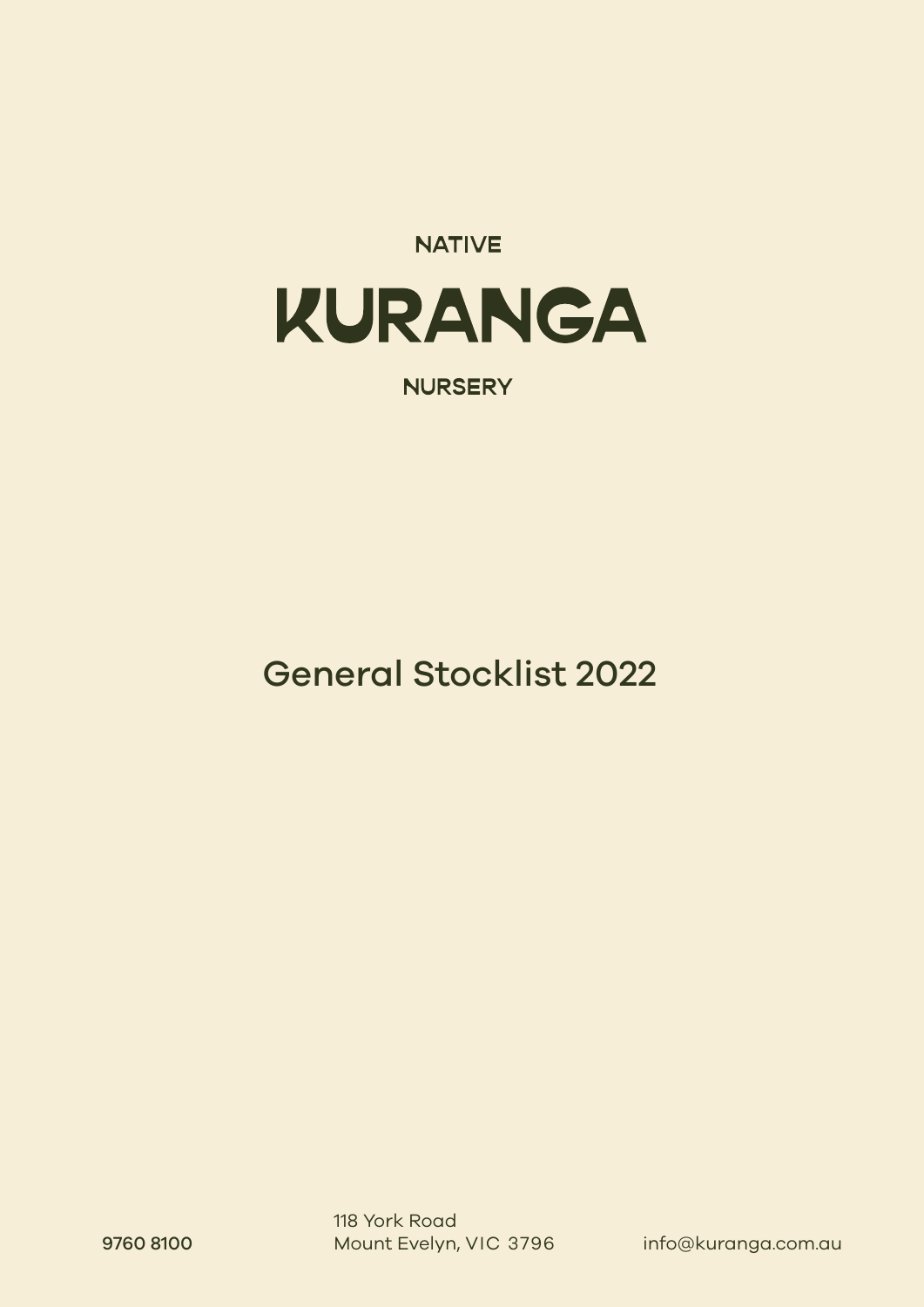*Acacia baileyana* prostrate *Correa reflexa* miniature *Acacia cardiophylla* 'Gold Lace' *Correa reflexa* 'Portland Flat' *Acacia howittii* prostrate *Correa reflexa* prostrate green *Acacia iteaphylla* prostrate *Correa reflexa* Squat *Acacia lasiocarpa Correa reflexa* 'Vic. West Coast' *Acacia myrtifolia* prostrate (Lemon Squash) *Crowea exalata* 'Green Cape' *Acacia pravissima* 'Kuranga Cascade' *Crowea exalata* prostrate *Acacia saligna* prostrate *Cryptandra amara nana Allocasuarina crassa* prostrate *Dampiera alata Alyogyne huegelii* 'Blue Heeler' *Dampiera altissima Austromyrtus dulcis# Dampiera diversifolia Baeckea ramosissima* prostrate *Dampiera hederacea Banksia blechnifolia Dampiera linearis* 'Late Deep Blue' *Banksia gardneri Dampiera linearis* 'Early Blue' *Banksia integrifolia* prostrate *Dampiera linearis* forms *Banksia paludosa* prostrate *Dampiera linearis* grey leaf *Banksia petiolaris Dampiera linearis* 'Vibrant Purple' *Banksia repens Dampiera pedunculata* 'Violet Princess' *Banksia serrata* prostrate *Dampiera rosmarinifolia* blue/pink *Bauera rubioides* 'Candy Stripe' *Dampiera sacculata Bauera rubioides* prostrate pale pink *Dampiera sericantha Bauera rubioides* prostrate white *Dampiera stenophylla Brachyscome angustifolia* mauve and pink *Dampiera stricta* 'Cape Conran' *Brachyscome formosa* mauve *Dampiera stricta* deep purple *Brachyscome formosa* 'Pilliga Posy' *Dampiera stricta* 'Glasshouse Glory' *Brachyscome* 'Jumbo Tricolour' *Dampiera trigona* dwarf *Brachyscome* 'Jumbo Yellow' *Dampiera trigona* mauve *Brachyscome* 'Lemon & Ice' *Dampiera trigona* pink *Brachyscome* 'Mardi Gras' *Darwinia citriodora* prostrate *Brachyscome* 'Mauve Delight' *Darwinia taxifolia* ssp. *macrolaena Brachyscome multifida* 'Amethyst' *Dillwynia retorta* prostrate *Brachyscome multifida* 'Breakoday' *Dryandra calophylla Brachyscome multifida* 'Bright Eyes' *Dryandra drummondii Brachyscome multifida* dark mauve *Dryandra nervosa Brachyscome multifida* pink *Epacris pulchella* prostrate *Brachyscome multifida* soft mauve *Eremophila glabra* 'Kalbarri Carpet' *Brachyscome multifida* 'White Delight' *Eremophila glabra* prostrate forms *Brachyscome nivalis Eutaxia microphylla* prostrate

## **BRACTEANTHA - SEE XEROCHRYSUM** *Gastrolobium melanopetalum*

*Casuarina glauca* prostrate *Gastrolobium praemorsum* 'Bronze Butterfly' *Chrysocephalum apiculatum Gastrolobium sericeum* cream *Chrysocephalum apiculatum* compact *Goodenia geniculata Chrysocephalum apiculatum* 'Desert Flame' *Goodenia gracilis Chrysocephalum apiculatum* 'Golden Buttons' *Goodenia ovata* prostrate *Chrysocephalum apiculatum* 'Ramosissimum' *Goodenia pusilla Chrysocephalum apiculatum* 'Yorke Peninsula' *Grevillea aquifolium* 'Carpenter Rocks' *Chrysocephalum baxteri Grevillea aquifolium* 'Wartook' *Correa alba* prostrate forms *Grevillea* 'Bedspread' *Correa alba* var. *pannosa* prostrate *Grevillea* 'Bronze Rambler' *Correa alba* 'Western Pink Star' *Grevillea* 'Carpet Queen' *Correa decumbens* prostrate *Grevillea confertifolia* prostrate *Correa* 'Dusky Bells' *Grevillea curviloba Correa pulchella* 'Autumn Blaze' *Grevillea depauperata* prostrate *Correa pulchella* prostrate forms *Grevillea diminuta Correa pulchella* 'Remarkable Rocks' *Grevillea gaudichaudii Correa pulchella* 'Yorke Peninsula' *Grevillea* 'Grassfire'

**GROUNDCOVERS** *Correa reflexa* 'Carpenter Rocks' *Acacia aculeatissima* prostrate *Correa reflexa* 'Coastal Prolific' *Carpobrotus rossii Gastrolobium minor*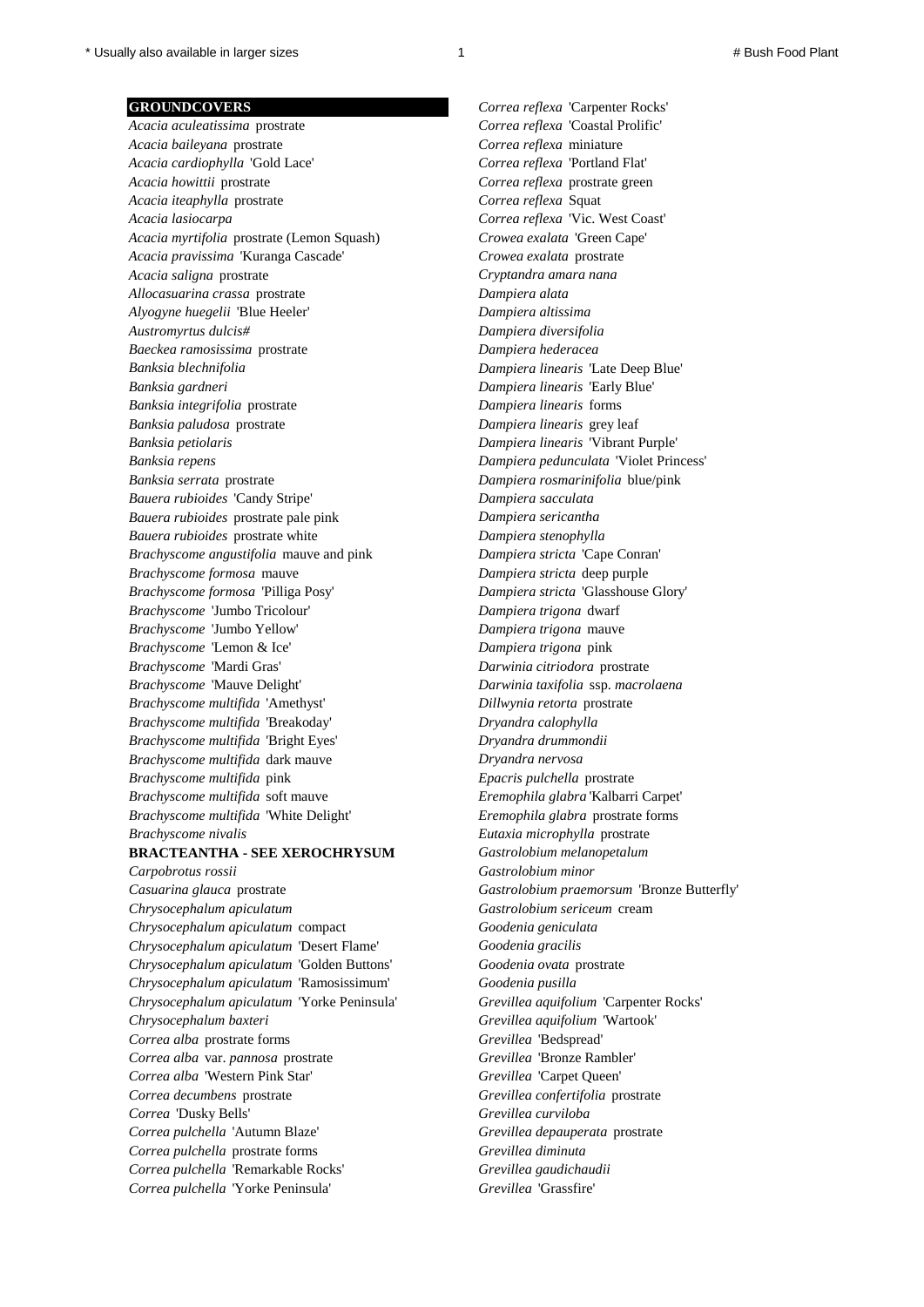*Microcachrys tetragona*

*Grevillea humifusa* prostrate grey *Micromyrtus ciliata* prostrate *Grevillea juniperina* 'Molonglo' *Myoporum insulare* prostrate *Grevillea juniperina* prostrate red *Myoporum parvifolium* forms *Grevillea lanigera* prostrate 'Mt. Tamboritha' *Persoonia chamaepitys Grevillea lanigera* prostrate 'NSW Sth Coast' *Persoonia daphnoides Grevillea lavandulacea* 'Pinky Petite' *Persoonia recedens Grevillea* 'New Blood' *Pimelea filiformis Grevillea* 'Pink Lady' *Pultenaea capitellata Grevillea* 'Winter Delight' *Pultenaea polifolia Hemiandra pungens* mauve/white *Pultenaea subspicata Hibbertia empetrifolia Pultenaea villosa* prostrate *Hibbertia microphylla Rhagodia spinescens Hibbertia pedunculata Rulingia hermanniifolia Hibbertia procumbens Scaevola aemula* 'Fan Dancer' *Hibbertia truncata Scaevola aemula '* Pink Minx' *Homoranthus flavescens Scaevola aemula* upright blue *Isopogon prostratus Scaevola albida* 'Blue Ribbon' *Kennedia carinata Scaevola albida* 'Pink Ribbon' *Kennedia prostrata* grey leaf *Scaevola* 'Mauve Clusters'

*Grevillea juniperina* prostrate yellow *Persoonia chamaepeuce* 'Kinglake' *Grevillea laurifolia Persoonia mollis* ssp. *revoluta* prostrate *Grevillea lavandulacea* 'Billywing' *Persoonia oxycoccoides* forms *Grevillea linearifolia* compact *Phebalium woombye prostrate Grevillea nudiflora Podocarpus lawrencei* prostrate *Grevillea obtusifolia* prostrate *Pratia pedunculata* blue/white *Grevillea* 'Old Gold' *Prostanthera denticulata* prostrate *Grevillea* 'Pink Midget' *Pultenaea pedunculata* burnt orange *Grevillea* 'Poorinda Royal Mantle' *Pultenaea pedunculata* orange *Grevillea repens* '*Sailors Falls' Pultenaea pedunculata* 'Pyalong Gold' *Grevillea synapheae* forms *Pultenaea pedunculata* 'Pyalong Pink' *Hibbertia humifusa Pultenaea villosa* 'Wallum Gold' *Hibbertia obtusifolia Rhodanthe anthemoides* 'Paper Baby' *Hibbertia obtusifolia* compact *Rhodanthe anthemoides* 'Sunray Snow' *Hibbertia serpyllifolia* prostrate *Scaevola aemula* 'Aussie Salute' *Hibbertia vestita* prostrate *Scaevola aemula* 'Purple Fanfare' *Kennedia prostrata Scaevola albida* 'White Ribbon' *Kennedia prostrata* 'Maroondah Blush' *Scaevola* 'Misty Blue' *Kennedia prostrata* 'White' *Scaevola* 'Pink Perfection' *Kunzea ambigua* prostrate *Scaevola striata* forms *Kunzea leptospermoides (ericoides)* prostrate *Spyridium obcordatum Kunzea parvifolia* dwarf *Spyridium parvifolium* prostrate *Kunzea pomifera# Spyridium vexilliferum* prostrate *Lasiopetalum baueri* prostrate Pt. Addis *Stenanthemum scortechinii* prostrate *Lasiopetalum floribundum* low *Swainsona formosa Lasiopetalum macrophyllum* prostrate forms *Templetonia retusa* prostrate *Lasiopetalum micranthum Thomasia foliosa* prostrate *Lechenaultia formosa* prostrate forms *Thomasia pygmaea Leptospermum rotundifolium* 'Julie Ann' *Viola hederacea# Leptospermum scoparium* 'Crimson Cascade' *Viola hederacea* 'Merricks Blue' *Leptospermum scoparium* 'Pink Cascade' *Viola hederacea* white *Leptospermum scoparium* prostrate *Wahlenbergia gloriosa Melaleuca hypericifolia* 'Snapper Point' prostrate *Wahlenbergia saxicola Melaleuca squarrosa* 'Coastal Carpet' *Wahlenbergia stricta* double *Melaleuca thymifolia* 'Little Beauty' *Westringia fruticosa* prostrate 'Flat n Fruity' *Melaleuca violacea* prostrate *Westringia* 'White Rambler'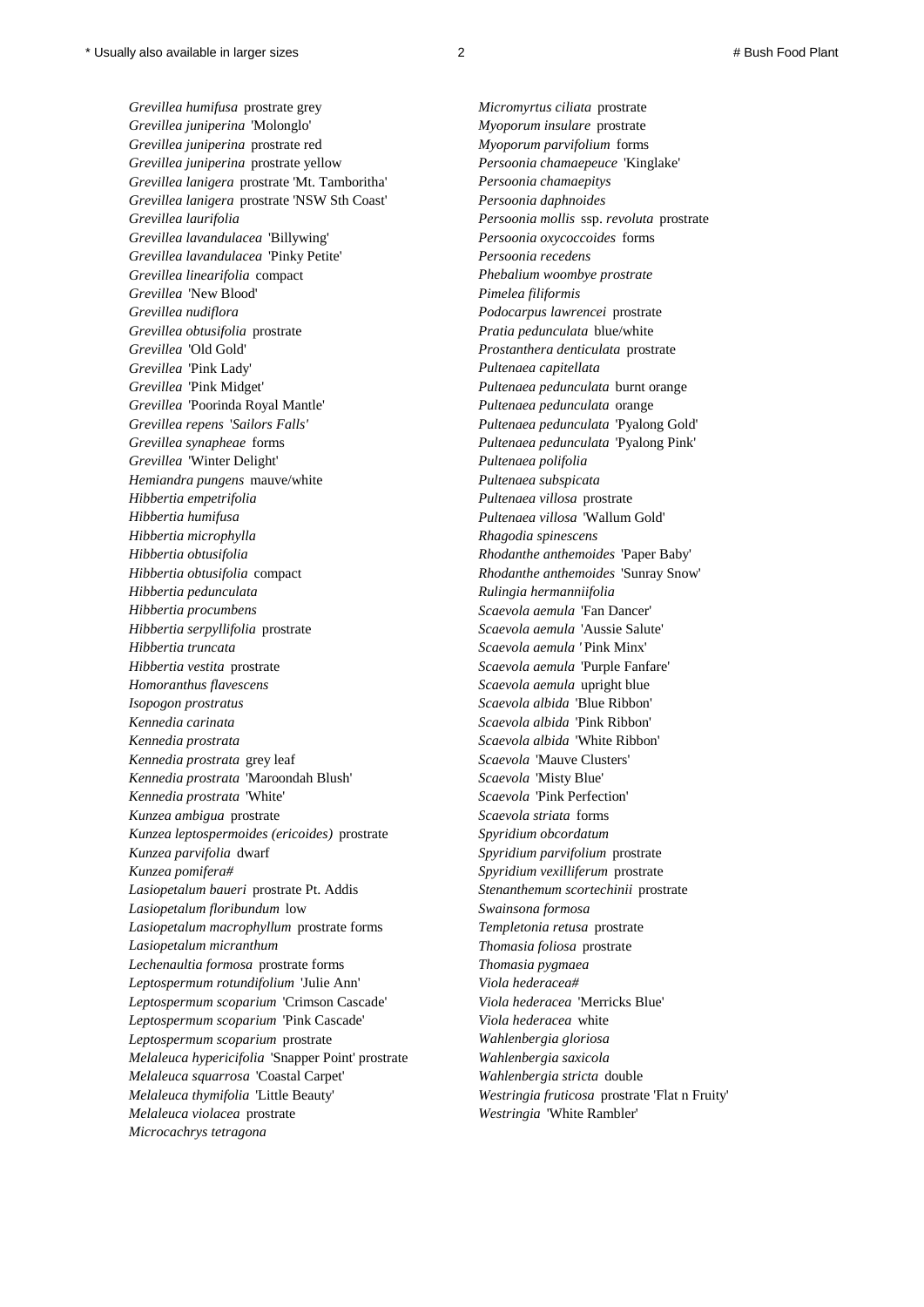*Xerochrysum bracteatum* 'Gold 'n' Bronze' *Boronia coerulescens Xerochrysum bracteatum* 'Homestead Cream' *Boronia crenulata Zieria littoralis* prostrate *Boronia crenulata* 'Buckshot' *Zieria prostrata* forms *Boronia crenulata* 'Pink Passion'

 **Philotheca = Eriostemon** *Boronia deanei*  **Leionema = Phebalium** *Boronia filifolia*   **Babingtonia = Baeckea** *Boronia filifolia* bronze leaf *Acacia aculeatissima* 'Nadgee' *Boronia floribunda Acacia cognata* 'Dazzler' *Boronia galbraithiae Acacia cognata* 'Fettuccini' *Boronia gracilipes Acacia cognata* 'Limelight'\* *Boronia ledifolia Acacia cognata* 'Mini Cog' *Boronia megastigma Acacia drummondii* ssp. *affinis Boronia megastigma* 'Harlequin' *Acacia drummondii* ssp. *drummondii Boronia megastigma* 'Heaven Scent' *Acacia glaucoptera Boronia megastigma* 'Jack Maguire's Red' *Acacia guinetii Boronia megastigma* 'Lutea' *Acacia willdenowiana Boronia muelleri* 'Sunset Serenade' *Acmena smithii* 'Allyn Magic' *Boronia pilosa* 'Rose Blossom' *Actinodium cunninghamii Boronia pinnata* compact pink *Actinotus helianthii Boronia pinnata* compact white *Actinotus helianthii* compact *Boronia safrolifera* forms *Adenanthos barbigerus Boronia serrulata Adenanthos cuneatus* 'Coral Drift' *Boronia spathulata Adenanthos sericeus* dwarf *Bossiaea cordigera Allocasuarina pusilla Callistemon* 'Little John' *Astartea* 'Winter Pink' *Callistemon* 'Matthew Flinders' *Asterolasia phebalioides Callistemon pallidus* 'Candle Glow' *Astroloma foliosum Callistemon* 'Phil May' *Austromyrtus tenuifolia Callistemon pinifolius* dwarf green *Baeckea virgata* 'La Petite' *Callistemon pityoides* 'Cobberas Dwarf' *Baeckea virgata* Miniature *Callistemon* 'Princess' *Baeckea virgata* 'White Cascade' *Callistemon subulatus Baeckea astarteoides Callistemon viridiflorus* dwarf *Baeckea ramosissima* 'Pink Gem' *Calothamnus quadrifidus* low *Baeckea ramosissima* white forms *Calytrix acutifolia Banksia marginata* 'Croajingalong' dwarf *Chamelaucium ciliatum* forms *Banksia marginata* 'Mini Marg' *Chorilaena quercifolia* low *Banksia marginata* 'Nadgee' dwarf *Chorizema cordatum Banksia marginata* 'Portland' dwarf *Chrysocephalum semipapposum Banksia paludosa* dwarf *Correa alba* low grey *Banksia spinulosa* 'Birthday Candles' *Correa alba* pink *Banksia spinulosa* 'Coastal Cushion'\* *Correa alba* var. *pannosa Banksia spinulosa* 'Coastal Gold' *Correa alba* variegated *Banksia spinulosa* 'Golden Candles' *Correa backhouseana* var. *coriacea Banksia spinulosa* 'Stumpy Gold' *Correa pulchella* bright pink *Bauera rubioides* double pink *Correa pulchella* 'Coffin Bay' *Bauera rubioides* white *Correa pulchella* 'Delamare' *Beaufortia purpurea Correa pulchella* 'Little Cate' *Boronia* 'Aussie Rose' *Correa pulchella* 'Minor' *Boronia* 'Aussie Rose' variegated *Correa pulchella* pink *Boronia barkeriana Correa pulchella* 'Pink Flare' *Boronia citriodora Correa pulchella* red

*Xerochrysum bracteatum* 'Diamond Head' *Boronia citriodora x muelleri* 'Tyalge Ruby' *Boronia crenulata* 'Stirling Ranges' **SMALL SHRUBS** *Boronia crenulata* ssp. *viminea Agonis flexuosa* 'Mini' **BRACTEANTHA - SEE XEROCHRYSUM**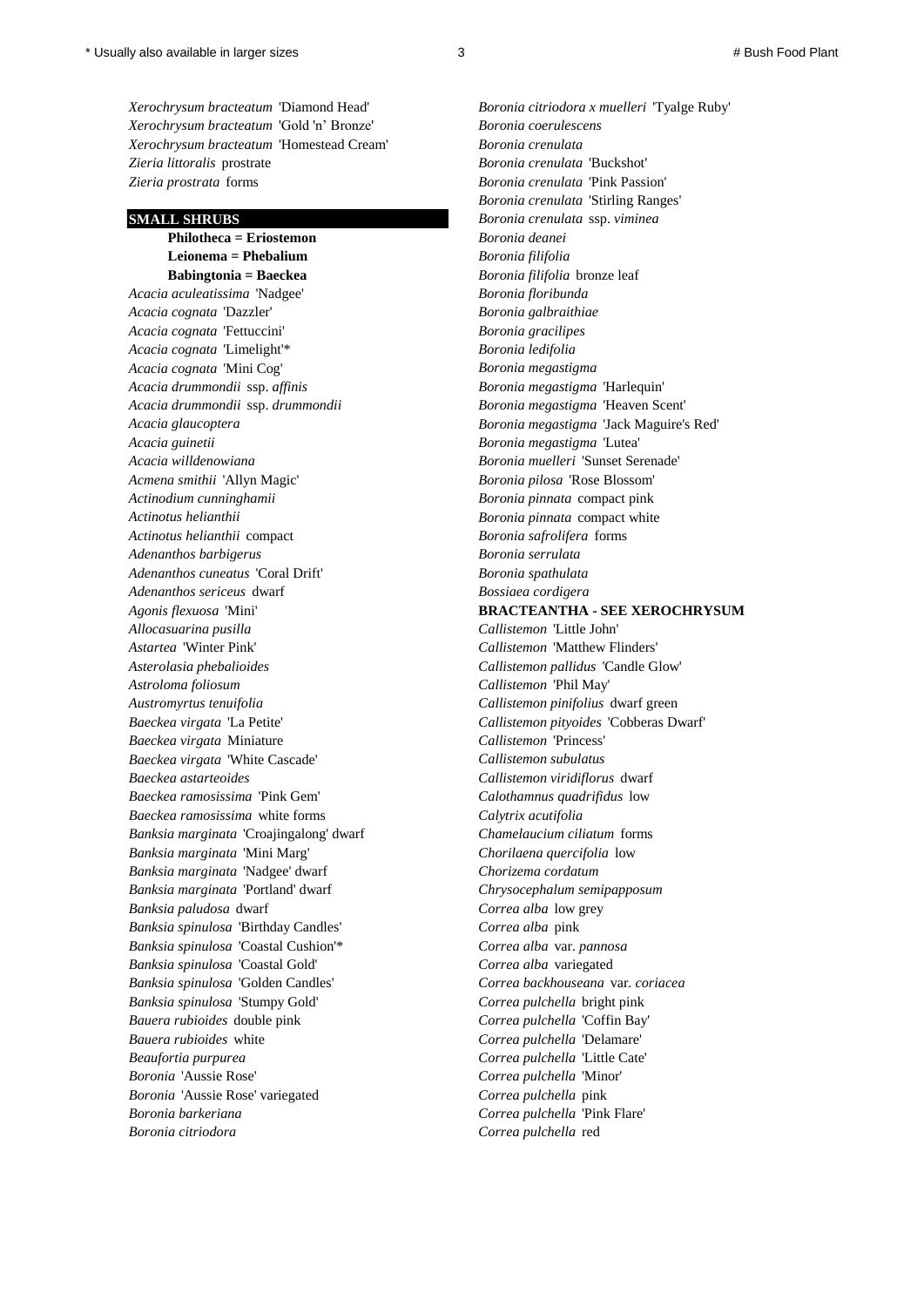*Correa pulchella* 'Yorke Peninsula' upright *Epacris lanuginosa Correa reflexa* 'Anglesea' *Epacris longiflora Correa reflexa* 'Bemm River' *Epacris longiflora* salmon *Correa reflexa* 'Brisbane Ranges' *Epacris longiflora* squat *Correa reflexa* 'Firebird' *Epacris longiflora* white *Corres reflexa* 'Grannys Grave' *Epacris microphylla Correa reflexa* 'Gwen' *Epacris mucronulata Correa reflexa* large bells *Epacris myrtifolia Correa reflexa* late red *Epacris* 'Nectar Pink' *Correa reflexa '* Pt Hicks' *Epacris paludosa Correa reflexa* 'Portland Frost and Lime' *Epacris petrophila Correa reflexa* 'Portland Giant' *Epacris pulchella Correa reflexa* 'Portland Peach' *Epacris purpurascens Correa reflexa* 'Raelene Goldie' *Epacris reclinata* forms *Correa reflexa* Tricolour *Epacris serpyllifolia Correa reflexa* var. *speciosa* compact *Epacris tasmanica Correa reflexa* 'Wilsons Prom green' *Eremaea hadra Correa reflexa* yellow/green *Eremophila drummondii Correa reflexa* various other forms *Eremophila gibbifolia Crowea exalata* 'Bindelong Compact' *Eremophila glabra* forms *Crowea exalata* forms *Eremophila glabra* grey leaf *Crowea exalata* 'Pink Blush' *Eremophila maculata aurea Crowea exalata* 'Southern Star' *Eremophila maculata* cerise *Crowea exalata* 'Whipstick' *Eremophila maculata* purple *Crowea exalata* white *Eremophila* sp. 'Kalgoorlie' *Crowea exalata x saligna* 'Festival' **ERIOSTEMON - SEE PHILOTHECA** *Crowea exalata x saligna Eutaxia obovata* dwarf *Crowea* 'Poorinda Ecstasy' *Grevillea alpina forms Crowea saligna* compact *Grevillea alpina '* Tooberac' *Crowea saligna* forms *Grevillea* 'Amethyst' *Cryptandra amara Grevillea arenaria* dwarf salmon 'Gilgandra' *Dampiera purpurea Grevillea bauerii Dampiera purpurea* grey leaf *Grevillea* 'Bonnie Prince Charlie' *Dampiera teres Grevillea chrysophaea* dwarf forms *Darwinia citriodora Grevillea dimorpha* fine leaf *Darwinia procera Grevillea* 'Emma Charlotte' *Derwentia perfoliata Grevillea* 'Fireworks' *Diselma archeri Grevillea* 'Fire Cracker' *Dracophyllum secundum Grevillea* 'Gold Rush' *Dryandra nivea Grevillea lavandulacea* 'Black Range' *Epacris barbata Grevillea lavandulacea* 'Tanunda' *Epacris breviflora Grevillea lavandulacea* 'Victor Harbour' *Epacris calvertiana Grevillea* 'Little Sparkler' *Epacris calvertiana* var. *versicolor* (pink or red forms) *Grevillea* 'Loopy Lou' *Epacris coriacea Grevillea maccutcheonii Epacris exserta Grevillea* 'Molly' *Epacris gunnii double Grevillea mucronulata Epacris impressa* 'Anglesea' *Grevillea preissii* 'Mini Marvel' *Epacris impressa* 'Bega' *Grevillea preissii* 'Palgarup Springs' *Epacris impressa* 'Cranbourne Bells' *Grevillea preissii* 'Seaspray' *Epacris impressa* var. *grandiflora Grevillea rosmarinifolia* 'Aurea' *Epacris impressa* var. *grandiflora* double pink *Grevillea rosmarinifolia* dwarf fine *Epacris impressa* pink forms *Grevillea rosmarinifolia* 'Lara' dwarf *Epacris impressa* 'Portland Pink' *Grevillea rosmarinifolia* 'Pink Pixie' *Epacris impressa* 'Portland Red' *Grevillea '* Strawberry Sundae' *Epacris impressa* red *Grevillea trifida Epacris impressa* 'Spring Pink' *Guichenotia ledifolia Epacris impressa* white forms *Guichenotia macrantha* forms *Epacris impressa* white/pink buds *Hakea* 'Burrendong Beauty'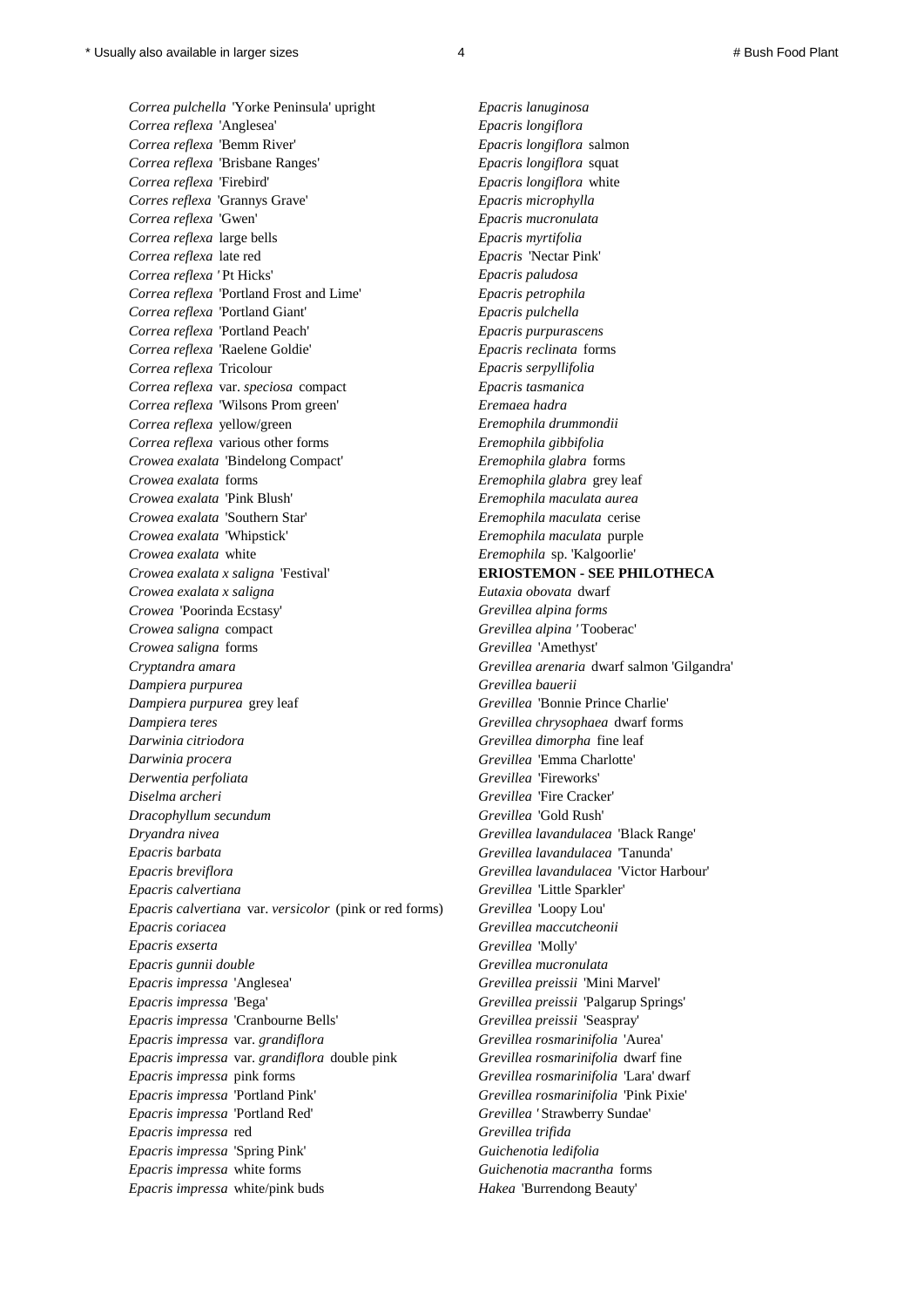*Hakea laurina* 'Mini Pini' *Micromyrtus sessilis Hakea lehmanniana Microstrobos fitzgeraldii\* Halgania cyanea Microstrobos niphophilus Halgania preissiana Olearia floribunda Hardenbergia violacea* 'Mini Haha' *Olearia minor Hardenbergia violacea* 'Regent' *Olearia teretifolia* 'Compacta' *Hibbertia riparia* forms *Olearia tomentosa Hibbertia sericea* 'Cape Conran' *Ozothamnus ledifolius Hibbertia serpyllifolia* 'Bemm River' *Persoonia chamaepeuce* low *Hibbertia serpyllifolia* dwarf *Persoonia nutans Hibbertia stellaris Persoonia recedens* low *Hibbertia vestita* bushy form *Persoonia sericea Homoranthus papillatus Persoonia tenuifolia Hymenosporum flavum* 'Gold Nugget' *Phebalium glandulosum Hypocalymma angustifolium* compact *Phebalium squamulosum* low grey *Hypocalymma cordifolium Phebalium squamulosum* ssp. *ozothamnoides Hypocalymma robustum Phebalium squamulosum '* Starry Clusters' *Hypocalymma strictum Phebalium stenophyllum Hypocalymma xanthopetalum Phebalium stenophyllum* 'Little Desert' *Isopogon anemonifolius* dwarf forms **PHILOTHECA = ERIOSTEMON** *Isopogon anethifolius* dwarf *Philotheca buxifolia* 'Cascade of Stars' *Isopogon dubius Philotheca buxifolia* forms *Ixodia achilleoides Philotheca buxifolia* ssp. *obovata* forms *Keraudrenia integrifolia Philotheca difformis Lasiopetalum ferrugineum* forms *Philotheca myoporoides* ssp. *acuta Lasiopetalum indutum Philotheca nodiflora Lasiopetalum macrophyllum* low forms *Philotheca nodiflora* ssp. *lasiocalyx Lasiopetalum maxwellii Philotheca salsolifolia Lechenaultia biloba* forms *Philotheca Star Struck Lechenaultia formosa* pink/red/orange forms *Philotheca verrucosa* double *Leionema diosmeum Philotheca verrucosa* pink *Leionema lamprophyllum Philotheca virgata Leionema phylicifolium Pimelea ferruginea Leptospermum laevigatum* 'Fore Shore' *Pimelea ferruginea* 'Bonne Petite' *Leptospermum macrocarpum* 'Copper Sheen' *Pimelea ferruginea* 'Magenta Mist' *Leptospermum obovatum* dwarf *Pimelea humilis Leptospermum polygalifolium* 'Little Bun' *Pimelea rosea* pink *Leptospermum polygalifolium* 'Pacific Beauty' *Pimelea rosea* 'Snowclouds' *Leucophyta brownii Pimelea spectabilis Leucophyta brownii* 'Cape Le Grand' *Platytheca galioides* forms *Leucophyta brownii '* Silver Clouds' *Podocarpus lawrencei Leucopogon collinus Pomaderris aurea Leucopogon ericoides Pomaderris obcordata Leucopogon melaleucoides Prostanthera aspalathoides* orange *Leucopogon microphyllus* var. *pilibundus Prostanthera aspalathoides* yellow *Leucopogon virgatus Prostanthera cuneata Lomatia silaifolia* dwarf *Prostanthera monticola Lysiosepalum involucratum Prostanthera saxicola* var. *montana Melaleuca incana* 'Velvet Cushion' *Prostanthera violacea Melaleuca lateritia* low *Pseudanthus pimeleoides Melaleuca spathulata Ptilotus drummondii Melaleuca thymifolia* 'Cotton Candy' *Ptilotus exaltatus* forms *Melaleuca thymifolia* mauve *Ptilotus obovatus Melaleuca thymifolia* 'Pink Lace' *Pultenaea villosa Melaleuca thymifolia* 'White Lace' *Sprengelia sprengelioides Melaleuca violacea Spyridium cinereum Micromyrtus ciliata* forms *Spyridium coactilifolium*

*Hypocalymma angustifolium* pink *Phebalium squamulosum* ssp. *argenteum* dwarf silver

*Micromyrtus leptocalyx Spyridium halmaturinum* var. *halmaturinum*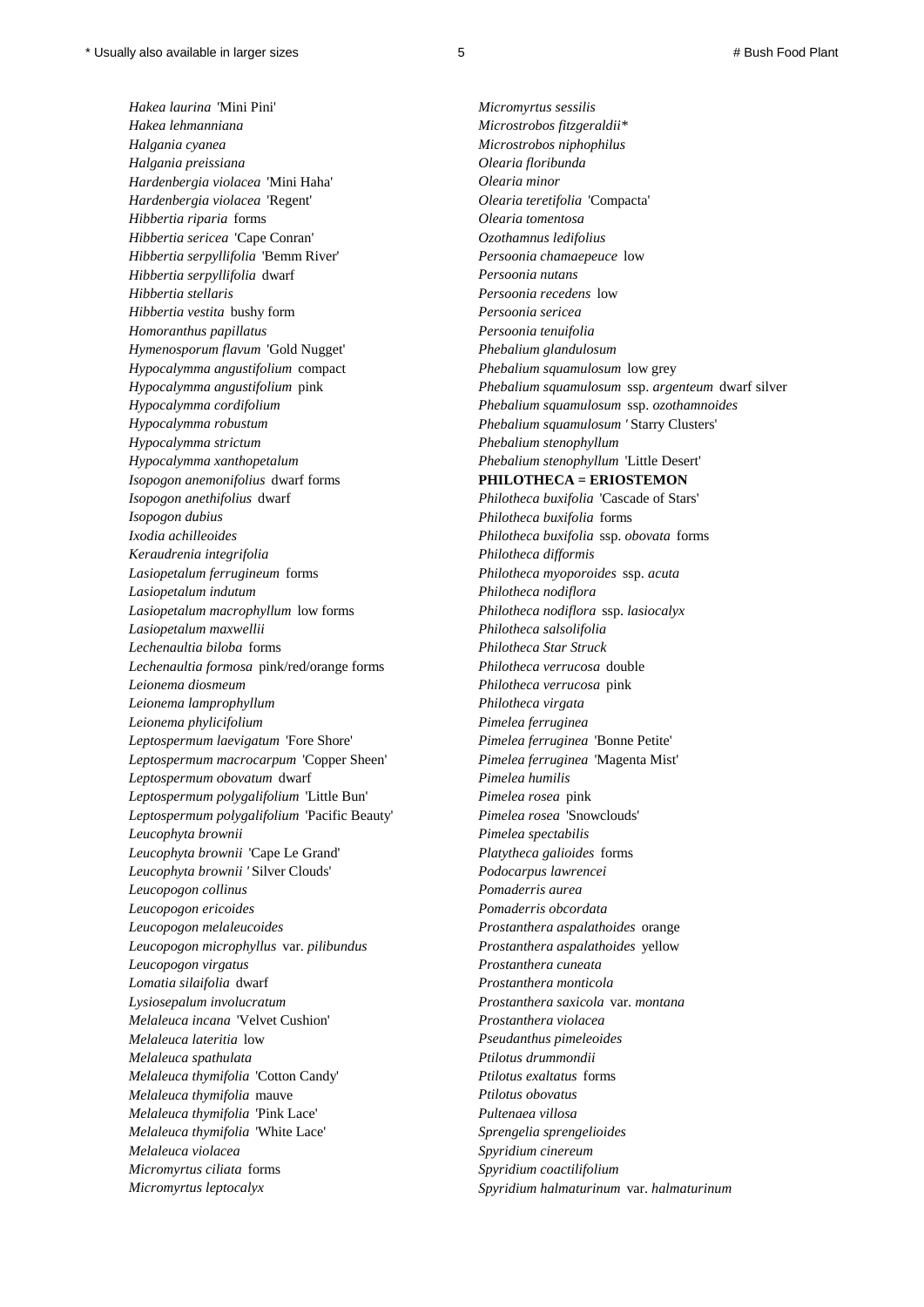*Spyridium lawrencei* 'Asbestos Range' *Acacia acinacea* 'Ruby Tips' *Spyridium phlebophyllum Acacia chinchillensis Spyridium phylicoides Acacia conferta Spyridium thymifolium Acacia cognata* 'Bower Beauty' *Spyridium vexilliferum* fine leaf *Acacia cognata* 'Green Mist'\* *Spyridium vexilliferum* forms *Acacia cognata* 'River Cascade' *Stenanthemum scortechinii Acacia drummondii* ssp. *elegans Syzygium australe* 'Tiny Trev'\* *Acacia flexifolia Tetratheca bauerifolia Acacia howittii* 'Honey Bun' *Tetratheca ciliata* pink/mauve *Acacia linifolia Tetratheca ciliata* white *Acacia pravissima* dwarf\* *Tetratheca ericifolia Adenanthos cunninghamii Tetratheca pilosa* ssp. *latifolia Adenanthos detmoldii Tetratheca subaphylla Adenanthos sericeus* 'Silver Streak' *Tetratheca thymifolia* forms *Agonis flexuosa* nana\* *Tetratheca thymifolia* 'Green Cape' *Agonis flexuosa* 'Weeping Wonder'\* *Tetratheca thymifolia* white *Allocasuarina muelleriana Thomasia angustifolia Allocasuarina nana Thomasia brachystachys* 'Cosy Corner' *Astartea fascicularis Thomasia cognata Asterolasia hexapetala Thomasia foliosa Atriplex cinerea Thomasia grandiflora* Bright Pink *Baeckea linifolia\* Thomasia grandiflora* fine leaf *Banksia baueri Thomasia grandiflora Banksia caleyi Thomasia laxiflora Banksia dryandroides Thomasia pauciflora* ssp*. parvifolia Banksia ericifolia* 'Little Eric'\* *Thomasia pauciflora* white *Banksia ericifolia x spinulosa Thomasia petalocalyx Banksia integrifolia* dwarf *Thomasia purpurea Banksia integrifolia* 'Green Cape' dwarf *Thomasia quercifolia Banksia menziesii* dwarf *Thomasia sarotes Banksia occidentalis* dwarf *Thomasia stelligera Banksia spinulosa* 'Black Magic' *Thryptomene baeckeacea Banksia spinulosa* dwarf gold *Thryptomene* 'Nadja' *Banksia spinulosa* dwarf honey and red\* *Thryptomene saxicola* 'Mingenew' *Banksia spinulosa* dwarf pink styles *Thryptomene saxicola* 'Paynes' *Banksia spinulosa* 'Honey Pots' *Thryptomene saxicola* 'Pink Lace' *Bauera rubioides* forms *Thryptomene saxicola* 'Supernova' *Bauera sessiliflora Verticordia crysantha Beaufortia sparsa Verticordia plumosa Beaufortia squarrosa Westringia glabra* dark mauve *Boronia* 'Carousel' *Woollsia pungens Boronia chartacea Xerochrysum bracteatum* 'Cockatoo' *Boronia fraseri Xerochrysum bracteatum* 'Dargan Hill Monarch' *Boronia heterophylla Xerochrysum bracteatum* 'Lemon Monarch' *Boronia heterophylla* 'Just Margaret' *Xerochrysum bracteatum* 'Lemon Princess' *Boronia heterophylla '* Moonglow' *Xerochrysum bracteatum pink Boronia heterophylla '* Pixie' *Xerochrysum bracteatum* 'White Monarch' *Boronia keysii Xerochrysum viscosum Boronia* 'Lipstick' *Zieria citriodora Boronia mollis* 'Lorne Pride' *Zieria laevigata Boronia muelleri* pink forms *Zieria littoralis* compact *Boronia muelleri* 'Snowy River'

*Acacia acinacea Callistemon citrinus* 'Firebrand'

*Boronia muelleri* white **MEDIUM SHRUBS** *Boronia pinnata* pink  **Philotheca = Eriostemon** *Boronia* 'Purple Jared'  **Leionema = Phebalium** *Boronia* 'Telopea Valley Star'  **Babingtonia = Baeckea** *Callistemon citrinus* 'Anzac'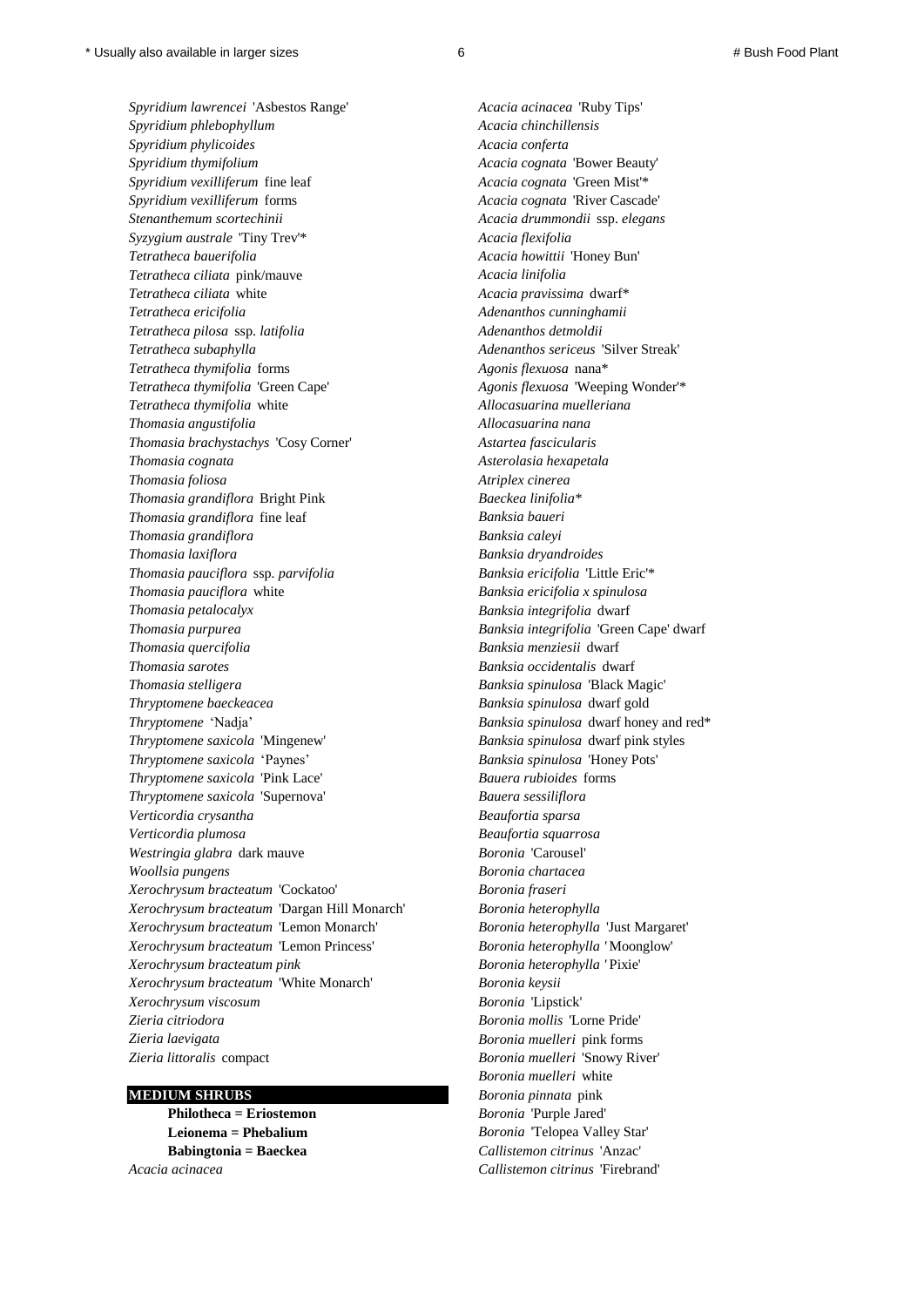*Callistemon* 'Demesne Rowena' *Grevillea* 'Austraflora Canterbury Gold' *Callistemon* 'Hinchinbrook' *Grevillea bipinnatifida Callistemon kenmorrisonii* 'Betka Beauty' *Grevillea dimorpha Callistemon* 'Packers Selection' *Grevillea fililoba* 'Ellendale Pool' *Callistemon pearsonii* 'Mimosa Creek' *Grevillea floribunda Callistemon phoeniceus* low *Grevillea* 'Forest Rambler' *Callistemon* 'Purple Spendour'\* *Grevillea jephcottii Callistemon* 'Red Rocket' *Grevillea lanigera Callistemon salignus* 'Great Balls of Fire' *Grevillea lanigera* 'Lutea' *Callistemon sieberi* cream *Grevillea* 'Lemon Daze' *Callistemon sieberi* pink *Grevillea* 'Lemon Supreme' *Callistemon* 'Tangerine Dream' *Grevillea levis Callistemon viminalis* 'Captain Cook' *Grevillea linearifolia* weeping *Calothamnus pinifolius Grevillea macleayana* 'Jervis Bay' *Calothamnus quadrifidus* dwarf yellow *Grevillea miqueliana Calytrix alpestris Grevillea* 'Ned Kelly' *Calytrix tetragona* forms *Grevillea parvula Chamelaucium floriferum Grevillea* 'Peaches and Cream' *Chamelaucium uncinatum album Grevillea rhyolitica* 'Deua'\* *Chamelaucium uncinatum* 'Burgundy Blush' *Grevillea rhyolitica* 'Deua Gold' *Chamelaucium uncinatum* forms *Grevillea* 'Robyn Gordon' *Chamelaucium uncinatum* 'Purple Pride' *Grevillea rosmarinifolia* 'Lutea' *Chamelaucium uncinatum* 'University' *Grevillea* 'Scarlet Sprite' *Chorilaena quercifolia* green/pink *Grevillea* 'Semperflorens' *Correa alba Grevillea sericea Correa alba x backhouseana* 'Benara Bell' *Grevillea* 'Superb' *Correa backhouseana Hovea acutifolia Correa baeuerlenii\* Hovea elliptica Correa calycina Indigofera australis Correa calycina* hairy leaf form *Indigofera australis dark pink Correa glabra '* Barossa Gold' *Isopogon anemonifolius* 'Sunshine' *Correa glabra* 'Coliban River' *Isopogon anethifolius Correa glabra* red *Isopogon cuneatus Correa glabra* 'Studley Park' *Isopogon formosus Correa lawrenceana* dwarf *Isopogon latifolius Correa* 'Mannii' *Kunzea parvifolia Correa* 'Marians Marvel' *Kunzea pauciflora Correa reflexa* 'Federation Belle' *Lambertia formosa Correa reflexa '* Kangaroo Island' forms *Lasiopetalum baueri Diplolaena angustifolia Lasiopetalum behrii Diplolaena dampieri Lasiopetalum macrophyllum* tall *Diplolaena drummondii Leionema ambiens Dodonaea sinuolata Leionema bilobum Dodonaea triquetra Leionema dentatum Dodonaea viscosa* 'Mr Green Sheen' *Leionema elatius* ssp. *beckleri Dryandra formosa Leionema lamprophyllum* ssp. *obovatum Dryandra polycephala Leionema rotundifolium Eremophila nivea* 'Beryl's Blue' *Leptospermum* 'Fireball' *Eremophila racemosa Leptospermum laevigatum* 'Flamingo' *Eriostemon australasius Leptospermum lanigerum* 'Mickey Creek' *Eriostemon australasius* white 'Brilliance' *Leptospermum lanigerum* weeping grey **ALL OTHER ERIOSTEMONS NOW SEE PHILOTHECA***Leptospermum liversidgei* 'Mozzie Blocker' *Eutaxia obovata Leptospermum macrocarpum Gastrolobium celsianum Leptospermum* 'Merinda' *Grevillea alpina* 'Warby Range' *Leptospermum myrsinoides* pink *Grevillea aquifolium Leptospermum* 'Outrageous' *Grevillea arenaria* green *Leptospermum* 'Pageant'

*Grevillea arenaria* salmon *Leptospermum polygalifolium* 'Cardwell'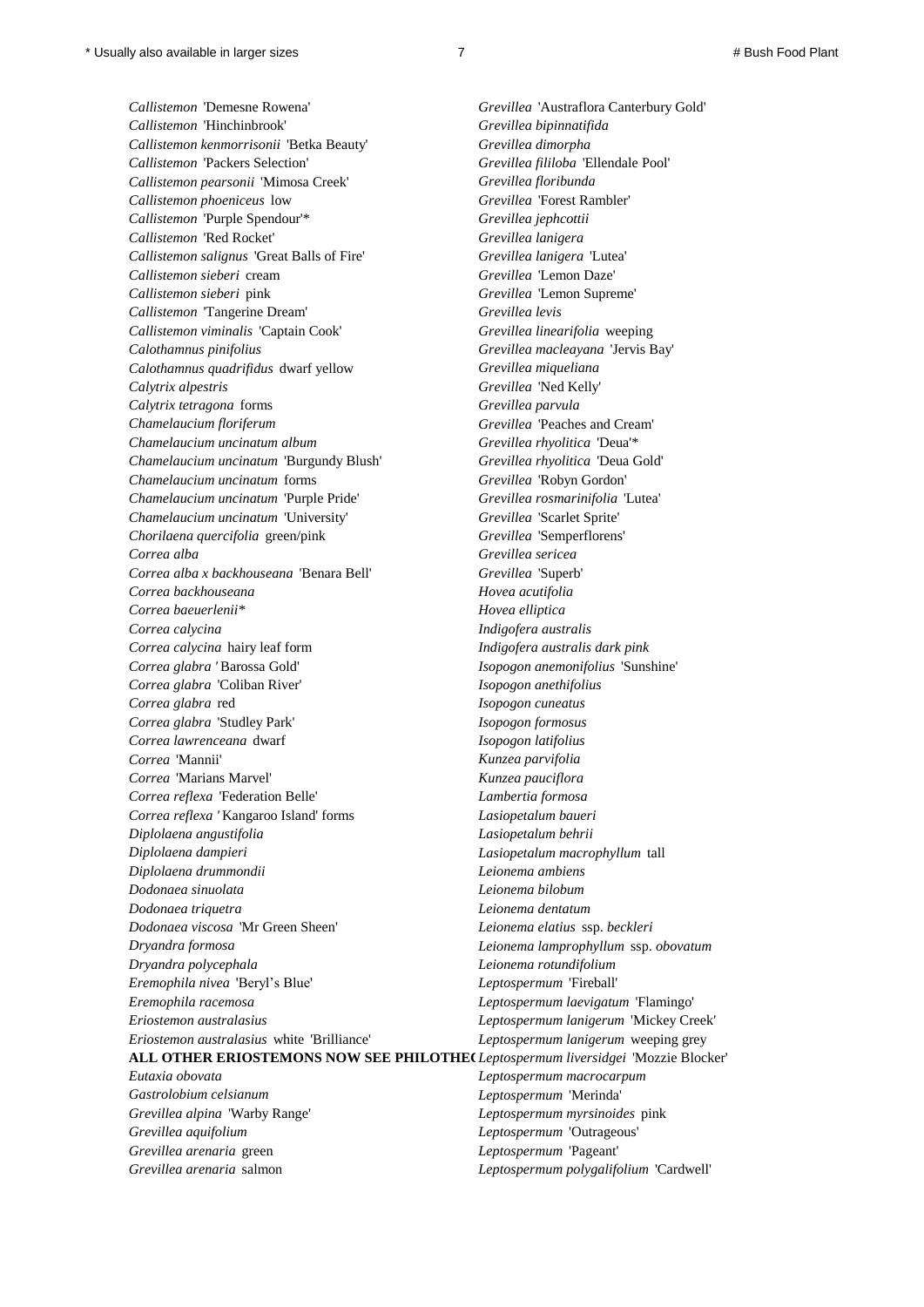*Leptospermum rotundifolium* 'Jervis Bay' *Pomaderris subplicata Leptospermum rotundifolium* 'Lavender Queen' *Prostanthera incana* mauve *Leptospermum spectabile Prostanthera ovalifolia* compact form *Lomatia silaifolia Prostanthera* 'Poorinda Ballerina' *Lomatia tinctoria Prostanthera porcata Melaleuca armillaris* 'Green Globe' *Prostanthera rotundifolia* mauve# *Melaleuca bracteata* 'Golden Gem' *Prostanthera rotundifolia rosea Melaleuca fulgens* hot pink *Prostanthera scutellarioides Melaleuca fulgens* 'Paynes' *Prostanthera sericea Melaleuca fulgens* purple *Prostanthera sieberi* 'Minty' *Melaleuca fulgens* salmon *Regelia velutina Melaleuca incana* 'Sea Mist' *Ricinocarpus tuberculatus* 'Bridal Star' *Melaleuca lateritia Ricinocarpus pinifolius Melaleuca lutea Senna artemisioides Melaleuca nesophila* 'Little Nessy' *Templetonia retusa Melaleuca wilsonii Thomasia macrocarpa Mirbelia oxyloboides Thomasia rhynchocarpa Nematolepis frondosa Thomasia solanacea Nematolepis squamea* ssp. *retusa Thryptomene calycina Olearia phlogopappa* blue/pink/white *Thryptomene micrantha Ozothamnus diosmifolius Tristania neriifolia Persoonia acerosa Westringia fruticosa Persoonia brevifolia Westringia fruticosa* 'Morning Light' *Persoonia cornifolia Westringia fruticosa* 'Smokie' *Persoonia dillwynioides Westringia fruticosa* 'Zena' *Persoonia* 'Green Cape' *Westringia glabra Persoonia isophylla Westringia* 'Jervis Gem' *Persoonia mollis* ssp. *caleyi Zieria littoralis Persoonia mollis* ssp. *leptophylla Zieria* 'Pink Crystals' *Persoonia myrtilloides Persoonia oblongata* **LARGE SHRUBS** *Persoonia pinifolia x juniperina Acacia aphylla Persoonia rufa Acacia beckleri Petrophile biloba Acacia boormanii* 'Gold Tips'\* *Petrophile squamata Acacia boormanii\* Phebalium daviesii Acacia buxifolia Phebalium nottii Acacia cardiophylla Phebalium squamulosum* bright yellow *Acacia cultriformis Phebalium squamulosum* fine leaf *Acacia fimbriata* dwarf\* *Phebalium squamulosum* forms *Acacia iteaphylla\* Phebalium squamulosum* 'Healesville' *Acacia jibberdingensis Phebalium squamulosum* small leaf *Acacia merinthophora Phebalium squamulosum* ssp. *argenteum* forms *Acacia podalyriifolia Phebalium whitei Acacia rigens Phebalium woombye* 'Gibraltar Range' *Acacia sessilispica Phebalium woombye* pink *Acacia spectabilis Philotheca* 'Flower Girl' *Acacia vestita Philotheca myoporoides* forms *Acmena smithii* dwarf forms *Philotheca myoporoides* 'Winter Rouge*' Agonis flexuosa* 'Aftershock' *Pimelea nivea Agonis flexuosa* 'Burgundy' *Pimelea nivea* coastal form *Agonis flexuosa* 'Lemon and Lime' *Podocarpus drouynianus Agonis flexuosa* 'Midnight Shadow' *Pomaderris andromedifolia Agonis juniperina Pomaderris lanigera* dwarf *Agonis linearifolia\* Agonis linearifolia\** 

*Pomaderris pallida Alyogyne hakeifolia* 'Elle Maree'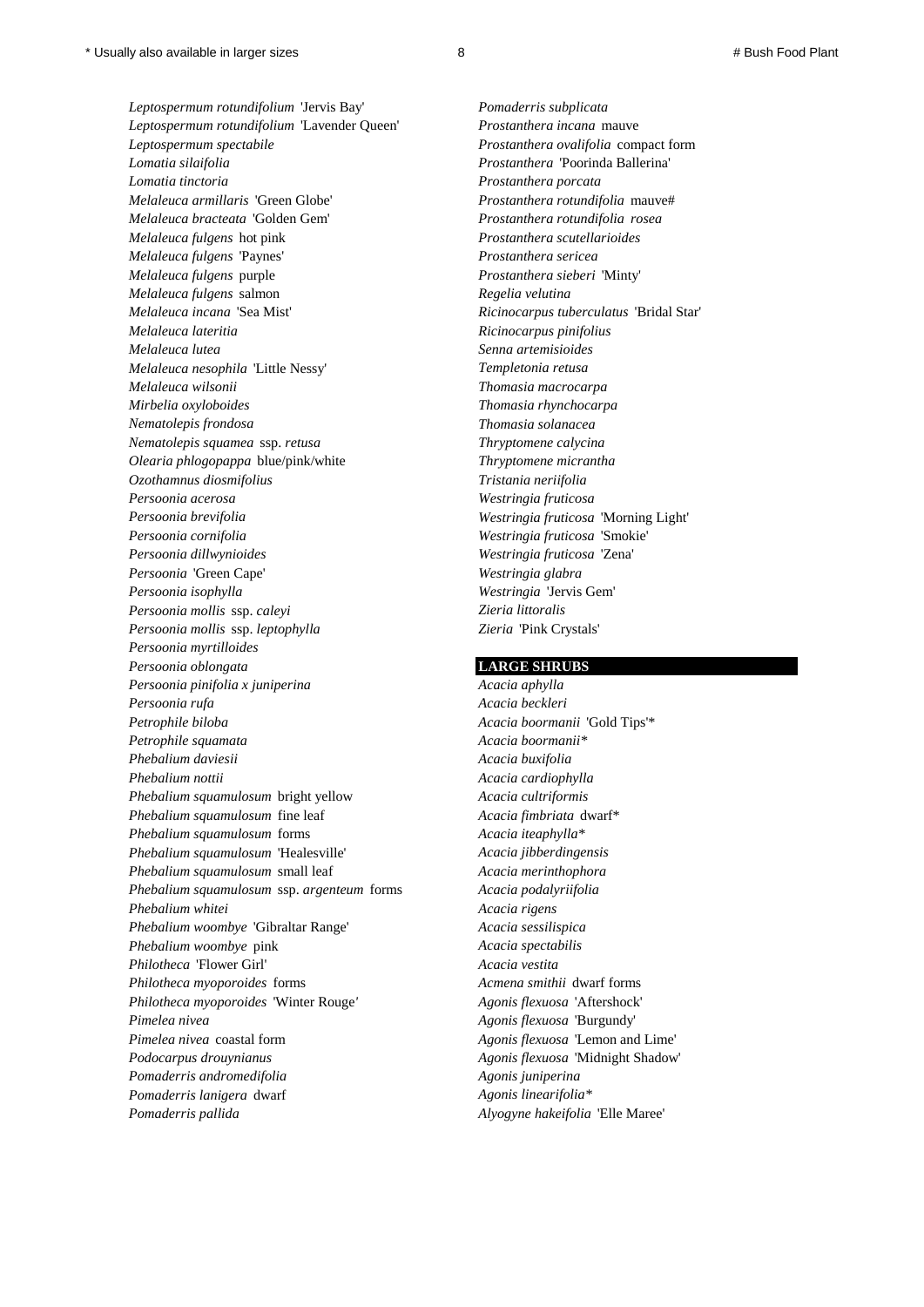*Alyogyne hakeifolia* 'Shelby Ann' *Grevillea aspleniifolia Alyogyne huegelii* pink *Grevillea banksii* red *Alyogyne huegelii* 'West Coast Gem' *Grevillea banksii* white *Alyogyne huegelii* white *Grevillea* 'Bon Accord' *Baeckea virgata\* Grevillea* 'Bonfire' *Baeckea virgata* 'Clarence River'\* *Grevillea endlicheriana\* Banksia baxteri Grevillea* 'Firesprite'\* *Banksia burdettii Grevillea* 'Flamingo' *Banksia coccinea Grevillea* 'Honey Gem' *Banksia ericifolia* bright orange/red\* *Grevillea* 'Ivanhoe'\* *Banksia ericifolia* red/cream\* *Grevillea johnsonii Banksia ericifolia* salmon/orange *Grevillea longifolia Banksia* 'Giant Candles'\* *Grevillea longistyla* hybrid\* *Banksia hookeriana Grevillea* 'Majestic' *Banksia marginata Grevillea* 'Misty Pink' *Banksia occidentalis* var. *formosa Grevillea* 'Moonlight' *Banksia plagiocarpa Grevillea oleoides Banksia praemorsa* red *Grevillea olivacea Banksia prionotes Grevillea* 'Pink Surprise' *Banksia robur Grevillea* 'Red Hooks'\* *Banksia saxicola Grevillea rosmarinifolia Banksia speciosa Grevillea shiressii\* Banksia spinulosa* 'Carnarvon Gold'\* *Grevillea* 'Sylvia' *Banksia spinulosa* tall gold\* *Grevillea victoriae Banksia spinulosa* var. *spinulosa\* Grevillea victoriae* 'Murray Queen' *Banksia victoriae Grevillea* 'White Wings' *Bursaria spinosa Grevillea* 'Winpara Gem' *Callistemon* 'Burgundy'\* *Grevillea* 'Winpara Gold' *Callistemon citrinus* 'Endeavour'\* *Hakea amplexicaulis Callistemon* 'Clearview White' *Hakea baxteri Callistemon* 'Father Xmas' *Hakea cinerea Callistemon glaucus Hakea corymbosa Callistemon* 'Harkness'\* *Hakea cucullata Callistemon pallidus\* Hakea decurrens* pink\* *Callistemon pallidus* columnar form *Hakea decurrens* white*\* Callistemon pallidus* 'Mt. Oberon' *Hakea laurina\* Callistemon* 'Perth Pink'\* *Hakea macreana Callistemon pinifolius* green *Hakea multilineata Callistemon* 'Purple Cloud'\* *Hakea nodosa Callistemon* 'Reeves Pink'\* *Hakea petiolaris Callistemon sieberi Hakea platysperma Callistemon* 'Taree Pink'\* *Hakea ulicina Callistemon viminalis* 'Wilderness White'\* *Hakea victoriae Callistemon* 'Western Glory'\* *Hibiscus heterophyllus* apricot# *Callistemon* 'Wildfire'\* *Hibiscus heterophyllus* pink *Calothamnus quadrifidus* large form\* *Hibiscus heterophyllus* 'Lutea'*# Cassinia leptocephala Hibiscus heterophyllus* white # *Ceratopetalum gummiferum* 'Alberys Red' *Hibiscus splendens Ceratopetalum gummiferum* 'Wildfire' *Howittia trilocularis Correa lawrenceana* deep pink\* *Kunzea ambigua Correa lawrenceana* green forms\* *Kunzea ambigua* 'Wilsons Prom' *Correa lawrenceana* pink forms\* *Kunzea baxteri\* Correa lawrenceana* red\* *Kunzea baxteri* variegated *Dryandra praemorsa Kunzea baxteri* x *pulchella\* Eucryphia milliganii Kunzea leptospermoides* (= K. ericoides) *Grevillea* 'Apricot Glow' *Kunzea leptospermoides* variegated

*Banksia praemorsa* yellow *Grevillea oxyantha* syn. *G. victoriae* ACT form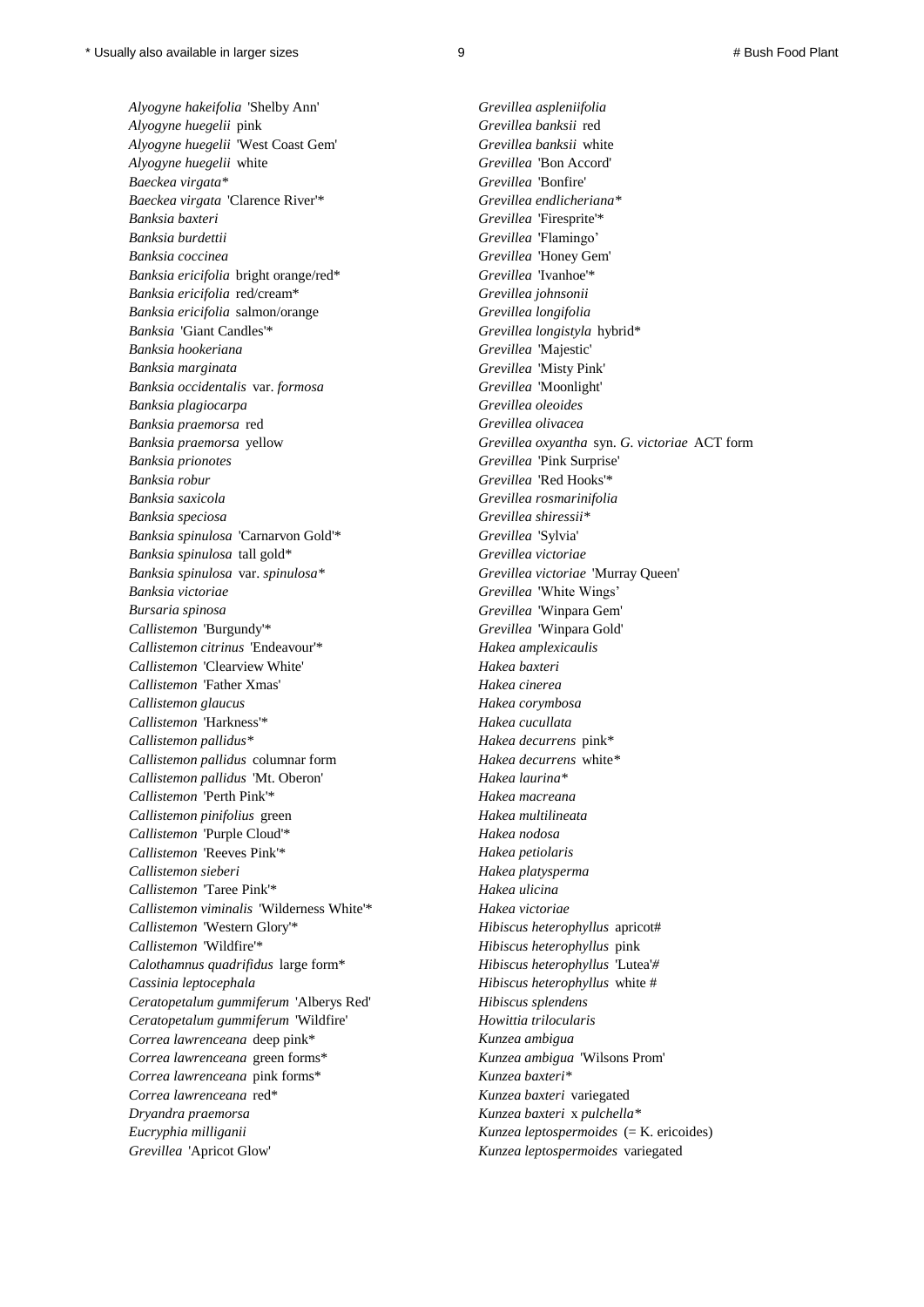*Kunzea montana Telopea mongaensis Leionema coxii Telopea oreades Leionema* 'Green Screen' *Telopea* 'Shady Lady' pink/white/red/yellow\* *Leptospermum brachyandrum* green\* *Telopea speciosissima Leptospermum brachyandrum* silver\* *Telopea speciosissima* 'Wirrimbirra White'\* *Leptospermum brevipes\* Telopea speciosissima* x *oreades Leptospermum continentale Telopea truncata* red *Leptospermum laevigatum Telopea truncata* yellow\* *Leptospermum lanigerum* 'Mountain Spire' *Westringia* 'Highlight'\* *Leptospermum lanigerum* 'Wilsons Prom' *Westringia longifolia* mauve\* *Leptospermum morrisonii* 'Copper Crest'\* *Westringia longifolia* white forms\* *Leptospermum morrisonii* 'Copper Glow'\* *Westringia* 'Poorinda Parvane' *Leptospermum morrisonii* 'White Opal'\* *Westringia* 'Sea Mist'\* *Leptospermum polygalifolium* 'Bronze'\* *Westringia* 'Wynyabbie Gem'\* *Leptospermum* 'Rudolph' *Zieria arborescens Leptospermum sericeum* **TREES** *Lomatia arborescens Acacia binervia Lomatia fraseri Acacia caerulescens Lomatia myricoides Acacia cognata\* Melaleuca bracteata* 'Revolution Gold' *Acacia cognata* 'Copper Cascade'\* *Melaleuca bracteata* 'Revolution Green' *Acacia cognata* 'Copper Tips'\* *Melaleuca decussata Acacia cognata* 'Lime Magik'\* *Melaleuca diosmifolia\* Acacia cognata* 'Newtons Beach'\* *Melaleuca huegelii Acacia covenyi Melaleuca hypericifolia\* Acacia dealbata Melaleuca incana Acacia fimbriata Melaleuca nesophila Acacia floribunda\* Melaleuca squarrosa Acacia howittii Melaleuca tamariscina\* Acacia implexa Melaleuca trichostachya Acacia leprosa Myoporum bateae Acacia leprosa* 'Scarlet Blaze'\* *Myoporum floribundum Acacia maidenii Myoporum insulare Acacia mearnsii Nematolepis wilsonii Acacia melanoxylon Persoonia mollis ssp.mollis Acacia pendula Persoonia pinifolia\* Acacia pravissima Persoonia silvatica Acacia prominens Pomaderris aspera Acacia pycnantha Pomaderris elliptica Acacia retinodes Pomaderris ferruginea Agonis flexuosa\* Pomaderris lanigera Agonis flexuosa* 'After Dark'\* *Pomaderris ligustrina Agonis flexuosa* variegated forms *Pomaderris pilifera Allocasuarina grampiana\* Prostanthera lasianthos Allocasuarina inophloia Prostanthera lasianthos* 'Kallista Pink' *Allocasuarina littoralis\* Prostanthera melissifolia* mauve/pink/white *Allocasuarina torulosa\* Prostanthera ovalifolia Allocasuarina verticillata Prostanthera ovalifolia purpurea Angophora costata\* Prostanthera ovalifolia* variegated *Angophora hispida Syzygium australe* cultivars *Atherosperma moschatum\* Syzygium* 'Cascade' *Athrotaxis cupressoides Tasmannia lanceolata* male/female *#\* Athrotaxis laxifolia Tasmannia xerophila Athrotaxis selaginoides\* Telopea aspera\* Backhousia anistata\*# Telopea* 'Braidwood Brilliant'\* *Backhousia citriodora\*#*

*Leptospermum lanigerum Westringia fruticosa* x *glabra* 'Glabra Cadabra'*\**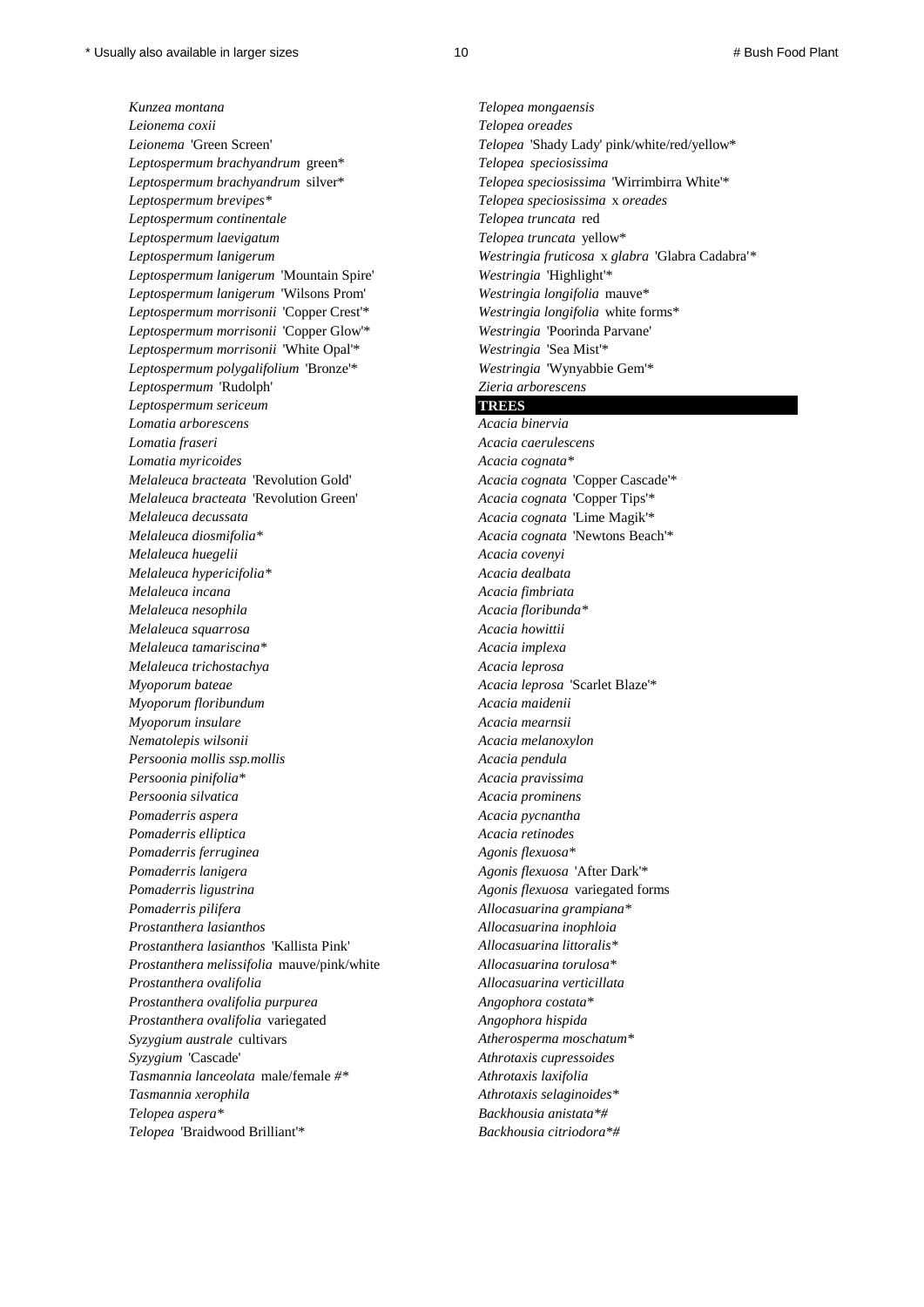*Banksia integrifolia\* Eucalyptus pauciflora* ssp. *debeuzevillei\* Banksia serrata\* Eucalyptus pauciflora* ssp. *niphophila\* Brachychiton acerifolius\* Eucalyptus perriniana Brachychiton populneus Eucalyptus petiolaris* yellow *Brachychiton rupestris\* Eucalyptus polyanthemos Buckinghamia celsissima Eucalyptus preissiana Callistemon* 'Kings Park Special'\* *Eucalyptus pulchella\* Callistemon salignus* \* *Eucalyptus pulverulenta Callistemon salignus* red *Eucalyptus pulverulenta* 'Baby Blue' *Callistemon viminalis* 'Dawson River'\* *Eucalyptus pumila Callistemon viminalis* 'Hannah Ray'\* *Eucalyptus radiata Callitris columellaris Eucalyptus rhodantha Callitris glaucophylla Eucalyptus risdonii Callitris oblonga\* Eucalyptus rubida Callitris rhomboidea\* Eucalyptus salmonophloia Casuarina cunninghamiana\* Eucalyptus saxatilis Elaeocarpus reticulatus* pink/white\* *Eucalyptus scoparia\* Eucalyptus albopurpurea Eucalyptus sepulcralis Eucalyptus approximans Eucalyptus sideroxylon rosea\* Eucalyptus caesia* ssp *caesia* 'Gungurru' *Eucalyptus spathulata Eucalyptus caesia* ssp *magna* 'Silver Princess'\* *Eucalyptus* sp. 'Currockbilly' *Eucalyptus camaldulensis Eucalyptus spectatrix Eucalyptus cephalocarpa Eucalyptus tetragona Eucalyptus cinerea Eucalyptus tetraptera Eucalyptus (Corymbia) citriodora\* Eucalyptus torquata Eucalyptus (Corymbia) citriodora* dwarf *Eucalyptus* 'Torwood' *Eucalyptus cladocalyx nana\* Eucalyptus victrix Eucalyptus conferruminata\* Eucalyptus viminalis Eucalyptus conspicua Eucalyptus woodwardii Eucalyptus crenulata\* Eucryphia lucida* 'Ballerina'\* *Eucalyptus crucis Eucryphia lucida* 'Gilt Edge'\* *Eucalyptus curtisii Eucryphia lucida* 'Leatherwood Cream'\* *Eucalyptus erythrocorys Eucryphia lucida* 'Pink Cloud'\* *Eucalyptus (Corymbia) eximia nana\* Eucryphia moorei\* Eucalyptus (Corymbia) ficifolia\* Grevillea robusta\* Eucalyptus forrestiana Gymnostoma australianum Eucalyptus globulus* 'Compacta' *Hymenosporum flavum Eucalyptus gregsoniana\* Lagarostrobos franklinii\* Eucalyptus infera Lagunaria patersonii Eucalyptus lacrimans\* Leptospermum petersonii\* Eucalyptus latens* 'Moon Lagoon' *Lophostemon confertus Eucalyptus leucoxylon* ssp. *connata Macadamia integrifolia#\* Eucalyptus leucoxylon* ssp. *megalocarpa\* Melaleuca armillaris\* Eucalyptus leucoxylon* ssp. *pruinosa* dwarf\* *Melaleuca armillaris* mauve\* *Eucalyptus stellulata* 'Little Star' *Melaleuca ericifolia Eucalyptus luehmanniana Melaleuca lanceolata Eucalyptus macrandra Melaleuca leucadendra Eucalyptus macrocarpa Melaleuca linariifolia\* Eucalyptus (Corymbia) maculata\* Melaleuca linariifolia* dwarf *Eucalyptus mannifera* ssp. *maculosa\* Melaleuca quinquenervia Eucalyptus melliodora Melaleuca styphelioides Eucalyptus moorei Melia azedarach Eucalyptus multicaulis Nothofagus cunninghamii\* Eucalyptus nicholii\* Nothofagus moorei\* Eucalyptus obstans Phyllocladus aspleniifolius\* Eucalyptus pauciflora\* Pittosporum angustifolium*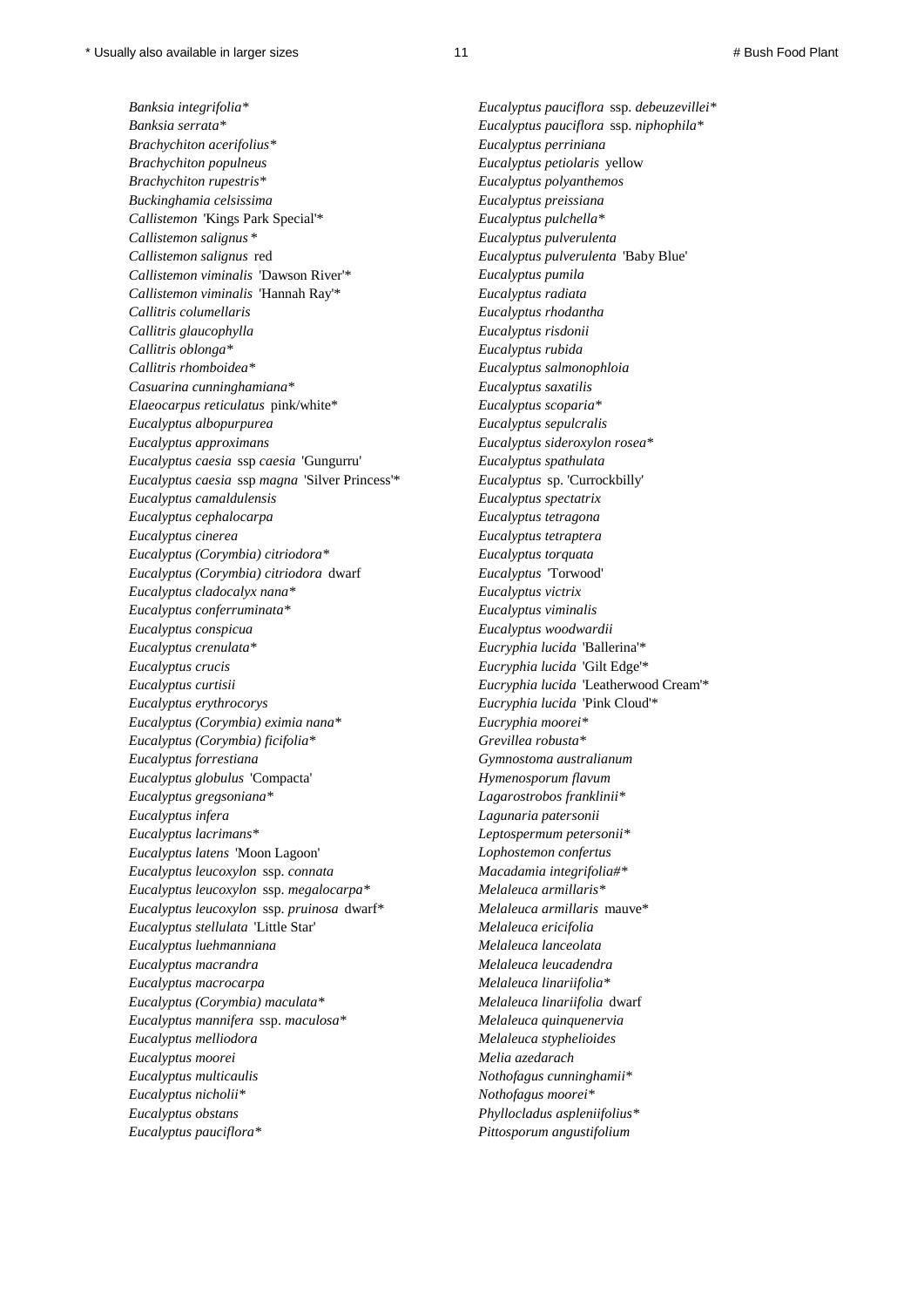*Prumnopitys ladei Arthropodium milleflorum Stenocarpus sinuatus\* Arthropodium strictum Syzygium australe\* Astelia australiana Tristaniopsis laurina\* Blandfordia grandiflora Waterhousea floribunda\* Blandfordia nobilis Wollemia nobilis\* Bulbine bulbosa*

*Billardiera bicolor Conostylis aculeata Billardiera bignoniacea Conostylis aurea Billardiera candida Conostylis bealiana Billardiera cymosa* pink/purple *Conostylis candicans Billardiera erubescens Conostylis juncea Billardiera floribunda Conostylis setigera Billardiera granulata Craspedia variabilis Billardiera macrantha# Cymbopogon ambiguus Billardiera ringens Dianella caerulea Billardiera scandens# Dianella caerulea* 'Cassa Blue' *Cissus antarctica Dianella caerulea* 'Little Jess' *Clematis aristata Dianella longifolia Clematis microphylla Dianella longifolia* white *Hardenbergia comptoniana Dianella revoluta* forms *Hardenbergia comptoniana* white *Dianella revoluta* 'Little Rev' *Hardenbergia violacea* 'Candy Wrapper' *Dianella revoluta* 'Seaspray' *Hardenbergia violacea '* Free 'n' Easy' *Dianella tasmanica Hardenbergia violacea* 'Happy Wanderer' *Dianella tasmanica* 'Blaze' *Hardenbergia violacea* mauve climber *Dianella tasmanica* 'Tasred' *Hardenbergia violacea* pink climber *Dianella tasmanica* variegated *Hardenbergia violacea* 'Snow White' *Dietes robinsoniana Hardenbergia violacea* 'White Out' *Diplarrena latifolia Hibbertia dentata* cream *Diplarrena latifolia* 'Amethyst Fairy' *Hibbertia dentata* yellow *Diplarrena moroea Hibbertia scandens Doryanthes excelsa Jasminum suavissimum Doryanthes palmeri Kennedia beckxiana Helmholtzia glaberrima Kennedia coccinea Lepidobolus drapetocoleus Kennedia macrophylla Lepyrodia flexuosa Kennedia nigricans Libertia paniculata Kennedia retrorsa Libertia pulchella Kennedia rubicunda Lomandra* 'Aussie Blue Grass' *Pandorea jasminoides '* Bower of Beauty' *Lomandra confertifolia* forms *Pandorea jasminoides* 'Charisma' *Lomandra confertifolia* 'Batemans Bay' *Pandorea jasminoides* deep pink *Lomandra confertifolia* 'Little Con' *Pandorea jasminoides* 'Lady Di' *Lomandra confertifolia* ssp. *leptostachya Pandorea pandorana* forms *Lomandra confertifolia* ssp. *rubiginosa Passiflora cinnabarina# Lomandra filiformis Tecomanthe hillii Lomandra filiformis* 'Blue Moon'

*Ammobium alatum Lomandra fluviatilis Anigozanthos* 'Big Red' *Lomandra glauca* 'Blue Ridge' *Anigozanthos* 'Bush Gems' and other cultivars *Lomandra hystrix Anigozanthos flavidus* green and red *Lomandra leucocephala Anigozanthos* 'Orange Cross' *Lomandra* 'Lime Tuff'

*Podocarpus elatus Anigozanthos* 'Yellow Gem' **CLIMBERS** *Caesia calliantha Aphanopetalum resinosum Celmesia tomentella (= Celmesia asteliifolia) Pandorea pandorana* 'Alba' *Lomandra confertifolia* ssp. *pallida* 'Little Pal' *Pandorea pandorana* 'Golden Showers' *Lomandra confertifolia* ssp. *rubiginosa* 'Seascape' **GRASSES** *Lomandra filiformis* ssp. *coriacea*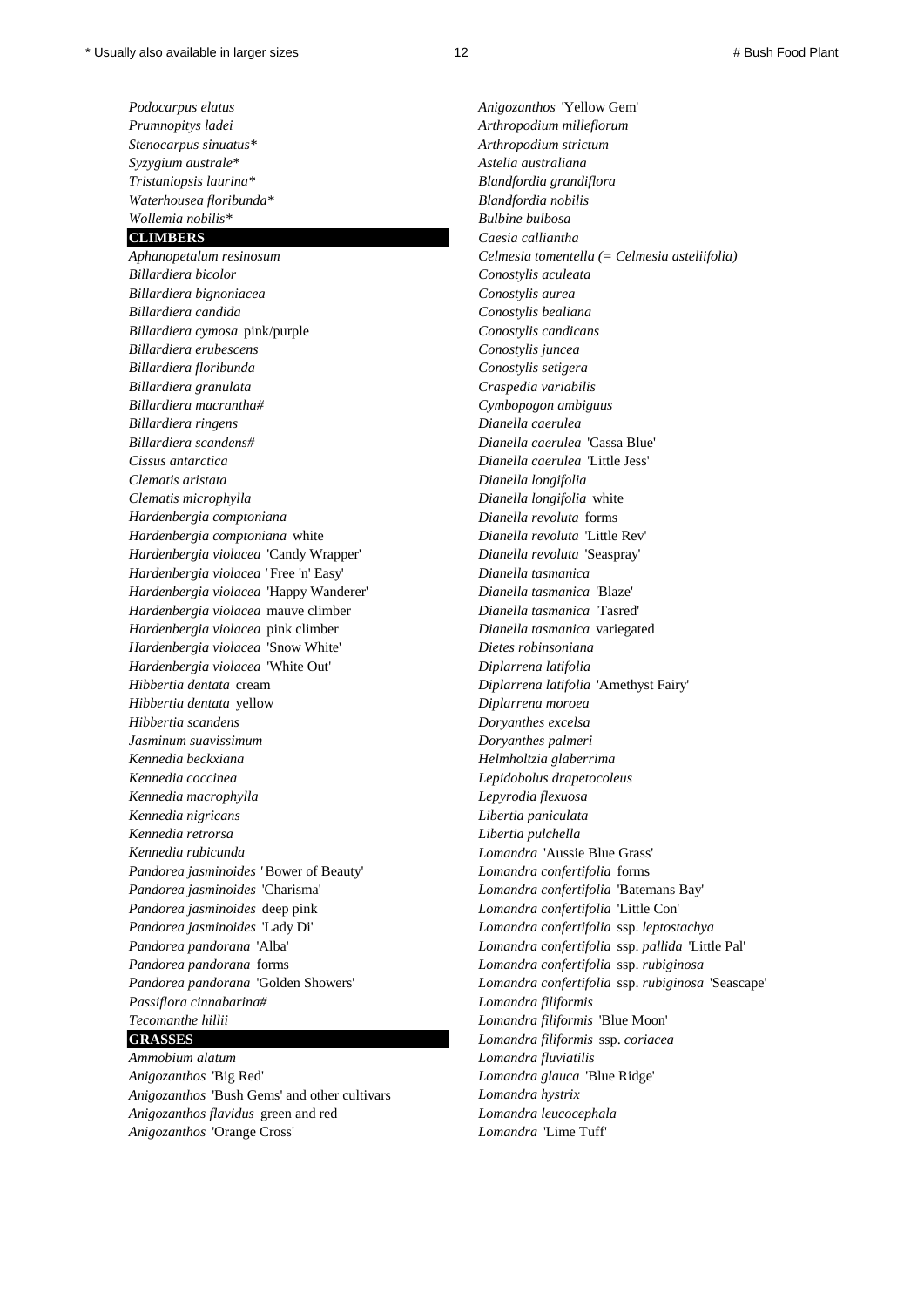*Lomandra longifolia Carex breviculmis Lomandra longifolia* forms *Carex fascicularis Lomandra longifolia* 'Nyalla' *Carex tasmanica Lomandra longifolia* 'Tanika' *Chaetospora sphaerocephala Lomandra multiflora Chorizandra cymbaria Lomandra nana Chorizandra enodis Lomandra patens Chorizandra sphaerocephala Lomandra* sp. aff. *cylindrica* 'Lime Wave' *Eurychorda complanata Loxocarya flexuosa Gahnia sieberiana Macropidia fuliginosa Goodenia humilis Orthrosanthus laxus Guringalia dimorpha Orthrosanthus laxus* dwarf *Leptocarpus tenax Orthrosanthus multiflorus Lepyrodia hermaphrodita Patersonia fragilis Lepyrodia muelleri Patersonia occidentalis* pale mauve *Lepyrodia scariosa Patersonia occidentalis* purple *Lepyrodia tasmanica Patersonia occidentalis* white *Lythrum salicaria Patersonia sericea Marsilea costulifera Patersonia umbrosa* var. *xanthina Marsilea drummondii Poa clivicola Marsilea mutica Poa clivicola* 'Mountain Blue' *Mazus pumilio* white/mauve *Poa costiniana Meeboldina scariosa Poa ensiformis Meeboldina denmarkica Poa fawcettiae Nymphoides crenata Poa labillardieri Nymphoides montana Poa labillardieri* 'Suggan Buggan' *Thelionema grande Poa morrisii Villarsia reniformis Poa poiformis Xerochrysum palustris Poa sieberiana Xyris gracilis Pycnosorus chrysanthes* **GRAFTED PLANTS**  *Pycnosorus globosus* **Grafted plants come in a range of pot sizes -**  *Scleranthus biflorus* **15cm, 20cm, 25cm** *Sowerbaea juncea Banksia occidentalis Dwarf Stylidium bulbiferum* apricot/pink *Citrus (Microcitrus) australasica Stylidium graminifolium Citrus* 'Red Centre Lime' *Stypandra glauca Citrus* 'Sunrise Lime' *Thelionema caespitosum* blue *Darwinia collina Thelionema caespitosum* 'Montrose' white *Darwinia hypericifolia* grafted *Thelionema umbellatum Darwinia leiostyla* 'Coolamon Pink' *Themeda triandra Darwinia macrostegia* forms grafted *Themeda triandra* 'True Blue' *Darwinia macrostegia* x meeboldii *Thysanotus multiflorus Darwinia meeboldii Trycoryne elatior Darwinia oxylepis Xanthorrhoea australis\* Diplolaena angustifolia Xanthorrhoea johnsonii* hybrid 'Supergrass'\* *Diplolaena grandiflora Xanthorrhoea minor Eremophila abietina*

## **AQUATIC & BOG PLANTS** *Eremophila duttonii*

*Baloskion fimbriatum Eremophila maculata* 'Mini Pink' *Baloskion pallens Eremophila mirabilis Baloskion tetraphyllum Eremophila muelleriana Baloskion tetraphyllum* ssp. *meiostachyum Eremophila nivea* forms *Baumea juncea Eremophila pterocarpa Bolboschoenus caldwillii Eremophila tietkensii Bolboschoenus medianus Eucalyptus cladocalyx* 'Vintage Red' *Carex appressa Eucalyptus (Corymbia) ficifolia* varieties

*Apodasmia brownii Eremophila glabra* 'Murchison Magic'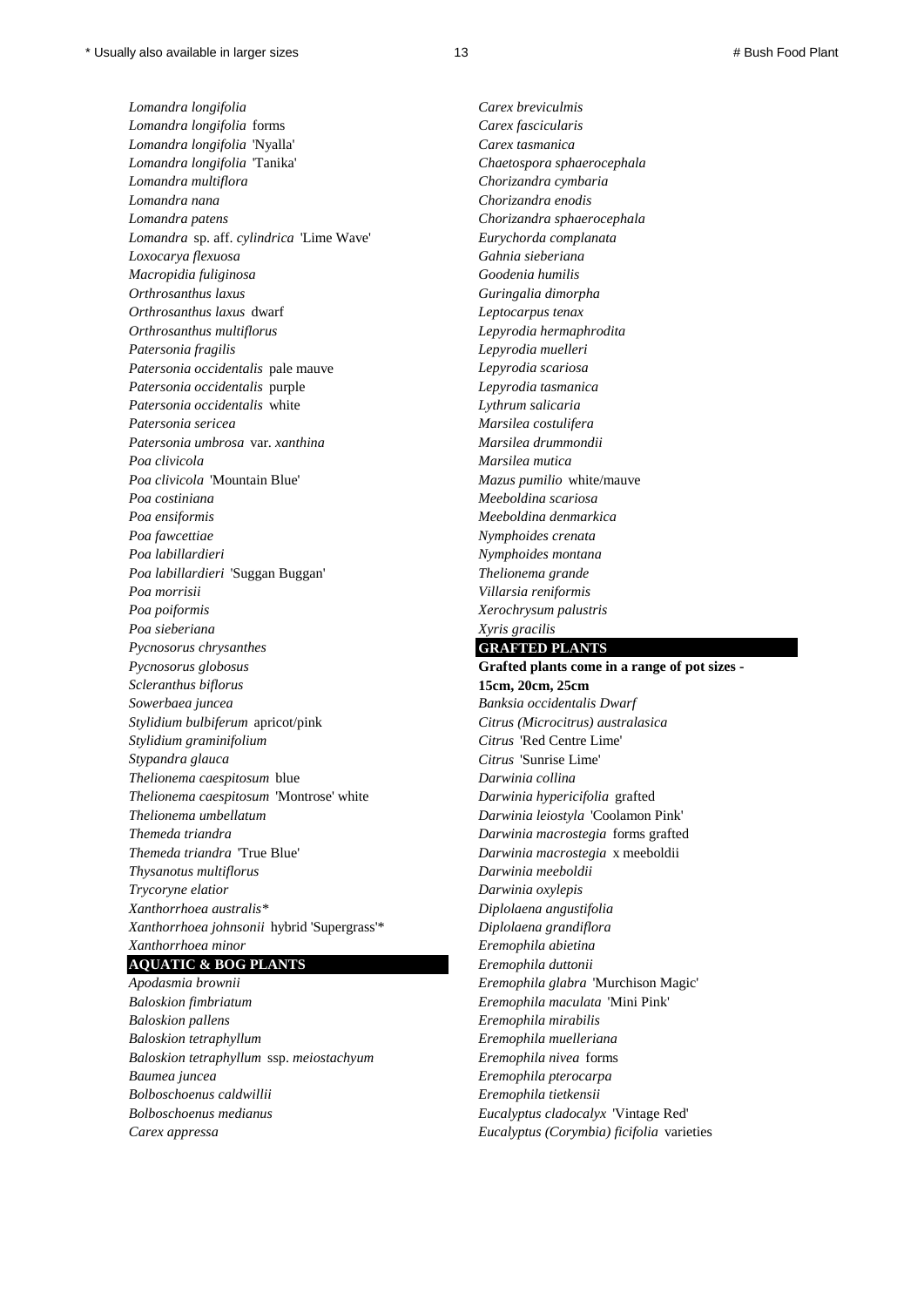*Eucalyptus (Corymbia) ficifolia* orange *Grevillea humifusa Eucalyptus (Corymbia) ficifolia* pink *Grevillea laurifolia Eucalyptus (Corymbia) ficifolia* red *Grevillea leptobotrys* 'Tutanning' form *Grevillea acanthifolia Grevillea Lollypops Grevillea acropogon Grevillea nudiflora* broad leaf form *Grevillea beardiana Grevillea rhyolitica Grevillea bronwenae Grevillea Royal Mantle Grevillea* 'Bush Lemons' *Grevillea scortechinii Grevillea caleyi Grevillea synapheae Grevillea coccinea Grevillea tenuiloba Grevillea dielsiana red Grevillea thyrsoides Grevillea dielsiana yellow Grevillea Wakiti Gem Grevillea dryandroides* **RAINFOREST PLANTS**  *Grevillea inticata* **Few are in 15cm (6") pots,**  *Grevillea hirsuta* **depending on availability.** *Grevillea juncifolia Abrophyllum ornans Grevillea leptobotrys Acronychia acidula Grevillea leptobotrys* 'Dryandra Forest' *Acronychia oblongifolia Grevillea leptobotrys* 'Tutanning' *Acronychia wilcoxiana Grevillea magnifica Acmena hemilampra Grevillea nivea Acmena ingens Grevillea petrophiloides Acmena smithii Grevillea plurijuga* 'Purple Haze' *Agapetes meiniana Grevillea* 'Scarlet King' *Agathis robusta Grevillea plurijuga* dark purple form *Alloxylon flammeum Grevillea scortechinii Alloxylon pinnatum Grevillea stenomera Alocasia brisbanensis Grevillea* 'Steve's Gold' *Alphitonia excelsa Grevillea tenuiloba Alpinia arundelliana Grevillea treueriana Alpinia coerulea* red back form *Hakea bucculenta Alyxia ruscifolia Hakea francisiana Anopterus macleayanus Isopogon buxifolia Araucaria bidwillii# Isopogon dawsonii Araucaria cunninghamii Isopogon formosus* dwarf form *Archirhodomyrtus beckleri Isopogon latifolius Archontophoenix alexandrae Pimelia physodes Archontophoenix cunninghamiana Prostanthera magnifica Athertonia diversifolia Swainsonia formosa Backhousia anisata# Prostanthera striatiflora Backhousia myrtifolia# Verticordia grandis Buckinghamia celsissima\* Verticordia* species assorted *Callicoma serratifolia* **GREVILLEA STANDARDS** *Capparis arborea*

*Acacia cardiophylla* 'Gold Lace' *Castanospermum australe Acacia cognata* 'Limelight' *Ceratopetalum apetalum Grevillea* aquifolium *Cordyline cannifolia Grevillea* bipinnatifida *Cordyline congesta Grevillea* bipinnatifida 'Jingle Bells' *Cordyline manners-suttoniae Grevillea* 'Bronze Rambler' *Cordyline petiolaris Grevillea* 'Billy Bonkers' *Cordyline rubra Grevillea* 'Carpet Queen' *Cordyline stricta Grevillea* gaudi-chaudi *Crinum pedunculatum*

*Grevillea eriostachya* **Rainforest Plants come in a range of pot sizes.** *Grevillea georgiana* **Most are in Forestry Tubes or Super Tubes.** *Cassia brewsteri Cassia marksiana*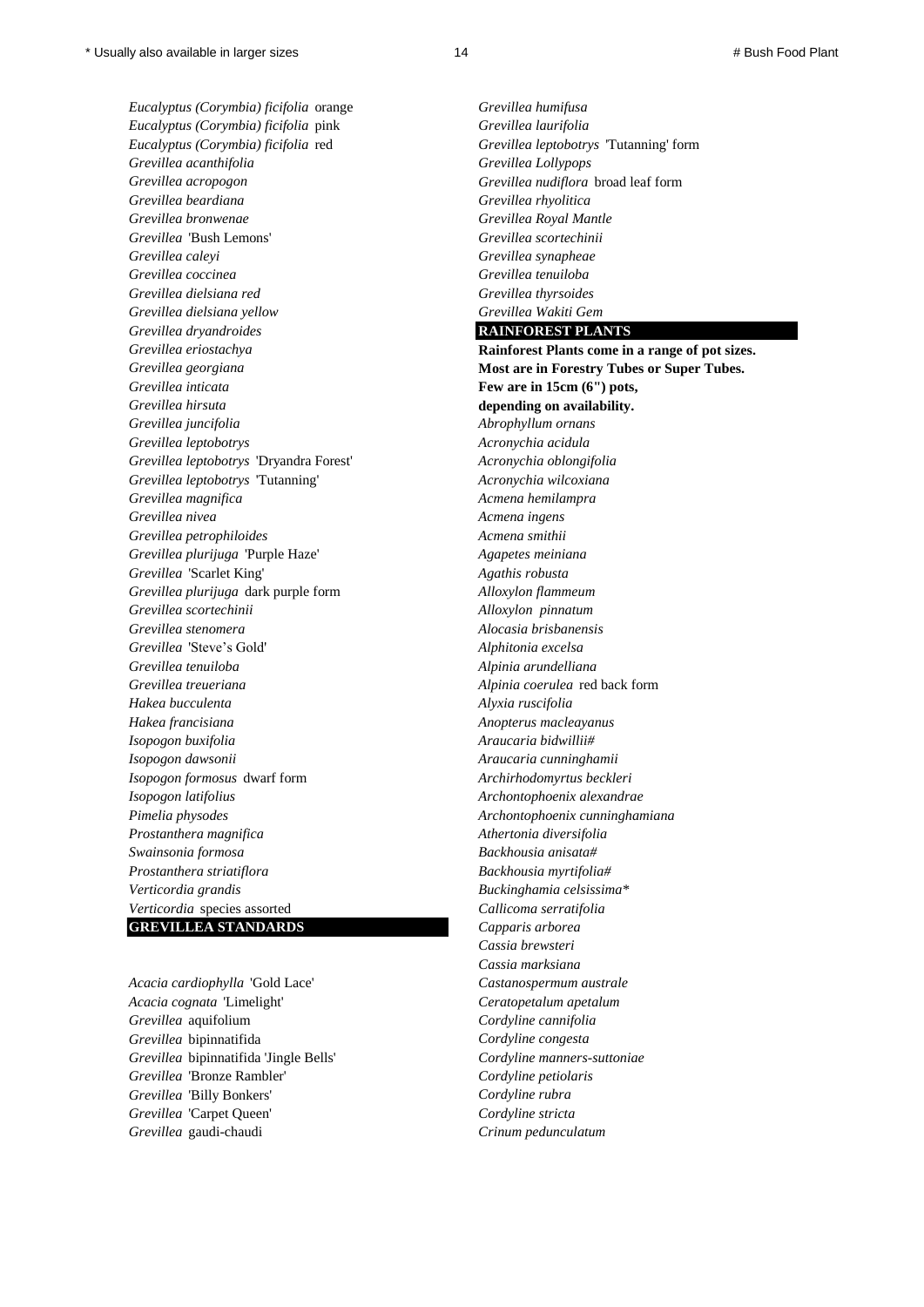*Cryptocarya laevigata Macrozamia moorei Cupaniopsis anacardiodes Macrozamia mountperriensis Cupaniopsis newmanii Macrozamia riedlei Cupaniopsis parvifolia Macrozamia spiralis Cycas media Melaleuca leucodendron Davidsonia johnsonii Melaleuca quinquenervia Davidsonia pruriens* var. *jerseyana# Melastoma affine Davidsonia pruriens* var. *pruriens# Melicope elleryana Dianella atraxis Metrosideros queenslandica Diospyros australis Millettia australis Diploglottis australis Millettia megasperma Diploglottis campbellii Molineria capitulata Doryanthes excelsa Morinda jasminoides Doryphora sassafras Pittosporum rhombifolium Ehretia acuminata Pleiogynium timorense Elaeocarpus eumundi Podocarpus elatus# Elaeocarpus grandis Polyscias elegans Eucalyptus crebra Prionotes cerinthoides Eucalyptus dunnii Randia benthamiana Eucalyptus pilularis Randia chartacea Eucalyptus torelliana Randia fitzalanii Eupomatia laurina Rapanea variabilis Eustrephus latifolius Rhododendron lochiae\* Evodiella muelleri Richea dracophylla Ficus coronata Richea pandanifolia Ficus macrophylla Smilax australis Ficus obliqua Sophora tomentosa Ficus rubiginosa Stenocarpus sinuatus\* Ficus superba Sterculia quadrifida Ficus virens Synoum glandulosum Flindersia australis Syncarpia glomulifera Flindersia bennettiana Syzygium australe# Geitonoplesium cymosum Syzygium corynanthum Glochidion ferdinandi Syzygium francisii Graptophyllum excelsum Syzygium hodgkinsoniae Graptophyllum ilicifolium Syzygium luehmannii# Grevillea baileyana Syzygium moorei Grevillea hilliana Syzygium oleosum Grevillea robusta Syzygium paniculatum Harpullia pendula Syzygium w. wilsonii Helmholtzia glaberrima Syzygium wilsonii* ssp. *wilsonii Heritiera trifoliolata Tasmannia insipida# Hicksbeachia pinnatifolia Tasmannia lanceolata# Hovea acutifolia Toechima dasyrrhache Howea belmoreana Toona ciliata (syn. T. australis) Howea forsteriana Tripladenia cunninghamii Hoya australis Tristaniopsis laurina Jagera pseudorhus Waterhousea floribunda Laccospadix australasica Waterhousea unipunctata Lepidozamia peroffskyana Xanthostemon chrysanthus Licuala ramsayi Linospadix monostachya Livistona australis Livistona decipiens Lomandra hystrix Macrozamia communis Macrozamia longispina Macrozamia macleayi Macrozamia miquelii*